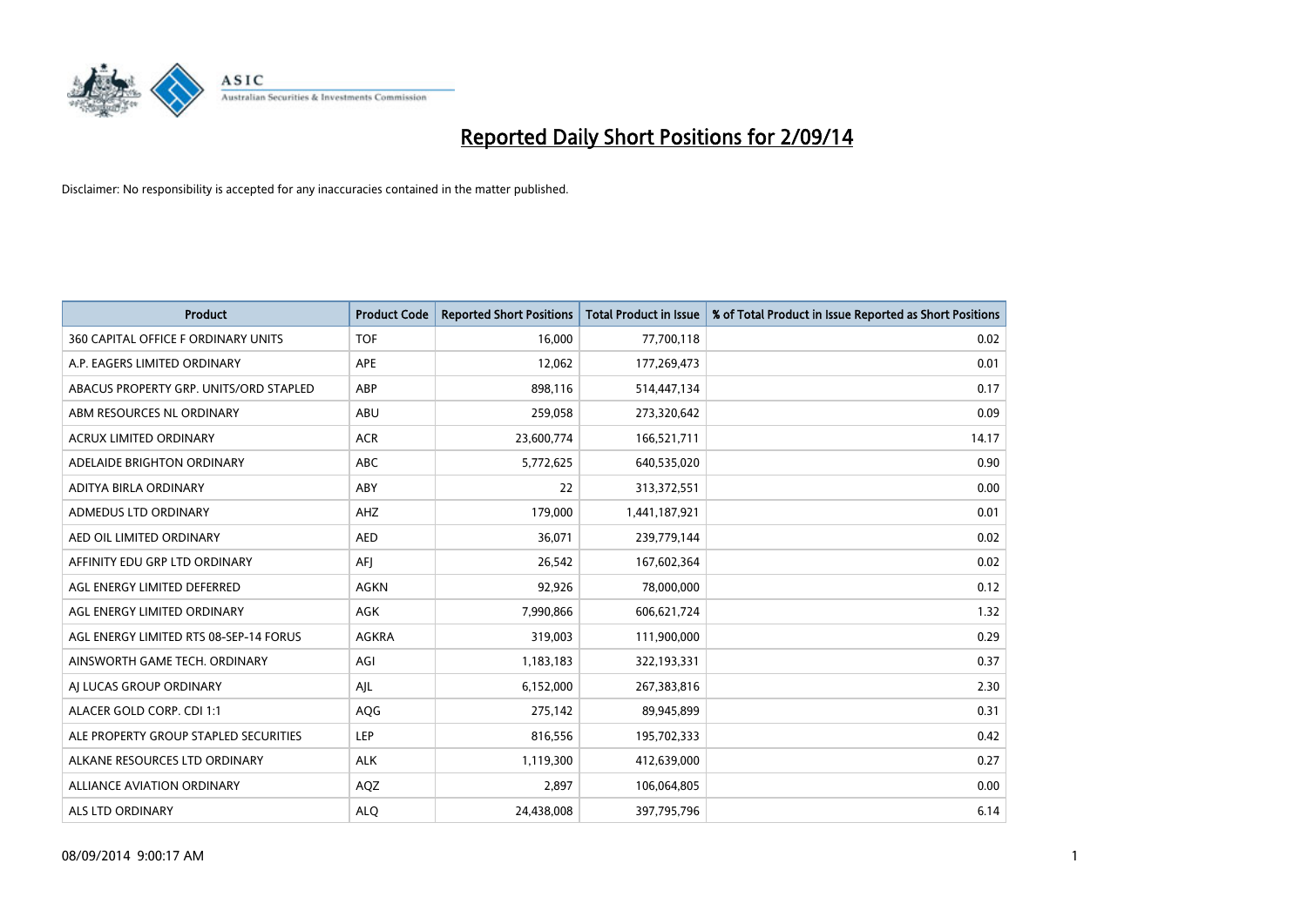

| <b>Product</b>                          | <b>Product Code</b> | <b>Reported Short Positions</b> | <b>Total Product in Issue</b> | % of Total Product in Issue Reported as Short Positions |
|-----------------------------------------|---------------------|---------------------------------|-------------------------------|---------------------------------------------------------|
| ALTIUM LIMITED ORDINARY                 | <b>ALU</b>          | 27,948                          | 113,272,762                   | 0.02                                                    |
| ALUMINA LIMITED ORDINARY                | AWC                 | 78,379,702                      | 2,806,225,615                 | 2.79                                                    |
| AMCOM TELECOMM, ORDINARY                | AMM                 | 3,775,414                       | 264,835,089                   | 1.43                                                    |
| AMCOR LIMITED ORDINARY                  | AMC                 | 4,060,437                       | 1,206,684,923                 | 0.34                                                    |
| AMP LIMITED ORDINARY                    | AMP                 | 11,391,507                      | 2,957,737,964                 | 0.39                                                    |
| ANSELL LIMITED ORDINARY                 | <b>ANN</b>          | 6,701,039                       | 152,940,881                   | 4.38                                                    |
| ANTARES ENERGY LTD ORDINARY             | AZZ                 | 1,564                           | 255,000,000                   | 0.00                                                    |
| ANZ BANKING GRP LTD ORDINARY            | ANZ                 | 9,197,606                       | 2,756,605,842                 | 0.33                                                    |
| APA GROUP STAPLED SECURITIES            | <b>APA</b>          | 12,329,661                      | 835,750,807                   | 1.48                                                    |
| APN NEWS & MEDIA ORDINARY               | <b>APN</b>          | 608,878                         | 1,029,041,356                 | 0.06                                                    |
| AQUARIUS PLATINUM. ORDINARY             | <b>AOP</b>          | 323,189                         | 1,464,872,899                 | 0.02                                                    |
| AQUILA RESOURCES ORDINARY               | <b>AQA</b>          | 14,745                          | 411,804,442                   | 0.00                                                    |
| ARB CORPORATION ORDINARY                | ARP                 | 1,173,619                       | 72,493,302                    | 1.62                                                    |
| ARDENT LEISURE GROUP STAPLED SECURITIES | AAD                 | 115,966                         | 430,367,491                   | 0.03                                                    |
| ARENA REIT. ORDINARY UNITS              | <b>ARF</b>          | 2,052                           | 211,495,653                   | 0.00                                                    |
| ARISTOCRAT LEISURE ORDINARY             | ALL                 | 185,653                         | 626,528,316                   | 0.03                                                    |
| ARRIUM LTD ORDINARY                     | ARI                 | 43,447,745                      | 1,366,183,142                 | 3.18                                                    |
| ASALEO CARE LIMITED ORDINARY            | AHY                 | 3,417,008                       | 603,469,434                   | 0.57                                                    |
| ASCIANO LIMITED ORDINARY                | <b>AIO</b>          | 946,329                         | 975,385,664                   | 0.10                                                    |
| ASG GROUP LIMITED ORDINARY              | ASZ                 | 312,787                         | 206,720,839                   | 0.15                                                    |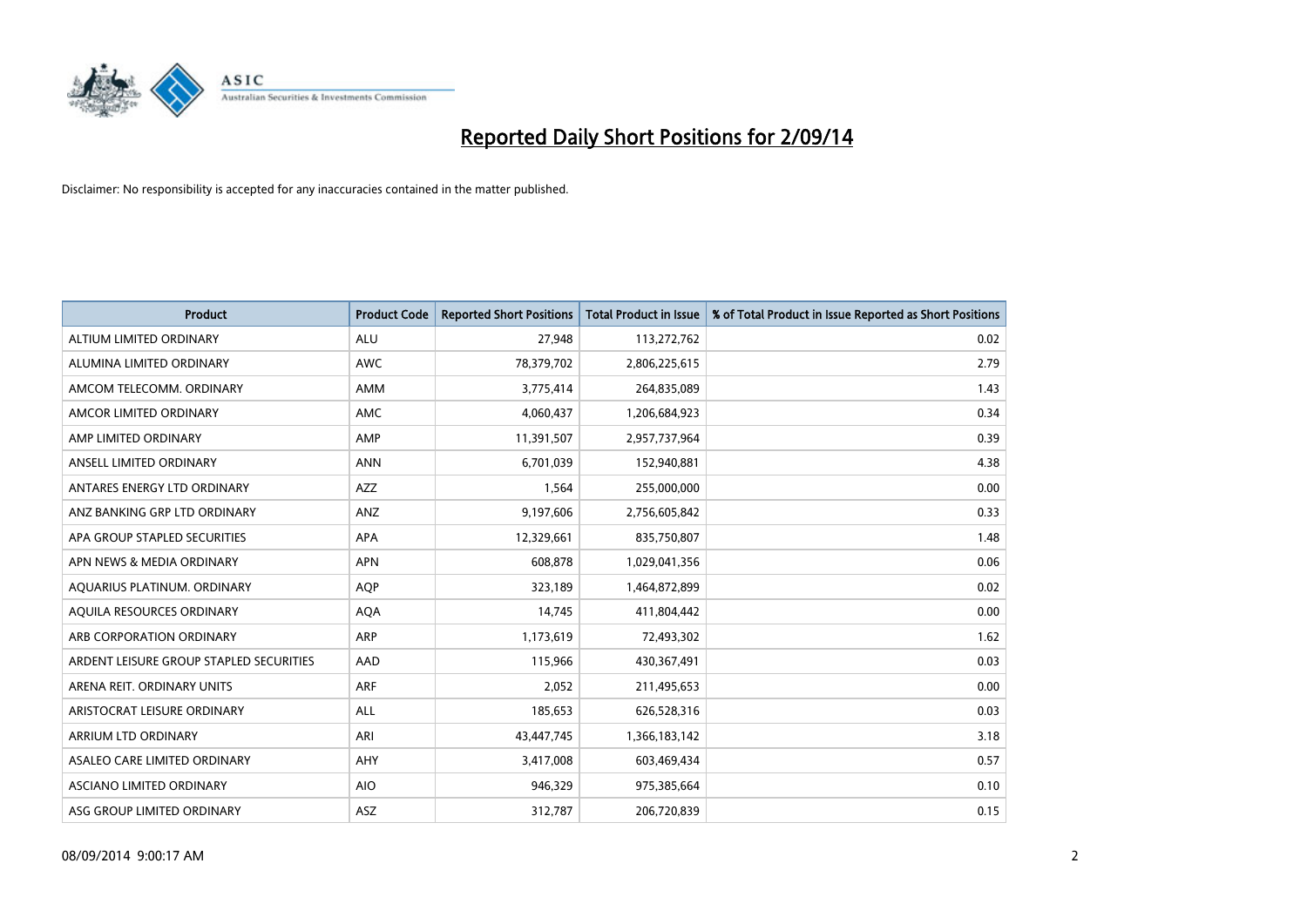

| <b>Product</b>                            | <b>Product Code</b> | <b>Reported Short Positions</b> | <b>Total Product in Issue</b> | % of Total Product in Issue Reported as Short Positions |
|-------------------------------------------|---------------------|---------------------------------|-------------------------------|---------------------------------------------------------|
| ASIA PACIFIC DATA ORDINARY STAPLED SEC    | AJD                 | 1,192                           | 115,000,100                   | 0.00                                                    |
| ASPEN GROUP ORD/UNITS STAPLED             | APZ                 | 127,244                         | 119,948,774                   | 0.11                                                    |
| ASTRO JAP PROP GROUP STAPLED US PROHIBIT. | AJA                 | 32,341                          | 67,211,752                    | 0.05                                                    |
| ASX LIMITED ORDINARY                      | ASX                 | 3,640,698                       | 193,595,162                   | 1.88                                                    |
| ATLAS IRON LIMITED ORDINARY               | <b>AGO</b>          | 148,105,816                     | 915,701,543                   | 16.17                                                   |
| ATRUM COAL NL ORDINARY                    | <b>ATU</b>          | 154,260                         | 162,324,242                   | 0.10                                                    |
| AUCKLAND INTERNATION ORDINARY             | AIA                 | 9,447                           | 1,190,484,097                 | 0.00                                                    |
| AURIZON HOLDINGS LTD ORDINARY             | AZJ                 | 2,416,579                       | 2,137,284,503                 | 0.11                                                    |
| AUSDRILL LIMITED ORDINARY                 | <b>ASL</b>          | 22,098,017                      | 312,277,224                   | 7.08                                                    |
| AUSENCO LIMITED ORDINARY                  | AAX                 | 1,374,305                       | 168,449,799                   | 0.82                                                    |
| AUSNET SERVICES STAPLED SECURITIES        | <b>AST</b>          | 26,926,301                      | 3,425,244,162                 | 0.79                                                    |
| <b>AUSTAL LIMITED ORDINARY</b>            | ASB                 | 168,241                         | 346,379,377                   | 0.05                                                    |
| AUSTBROKERS HOLDINGS ORDINARY             | <b>AUB</b>          | 20,580                          | 59,955,596                    | 0.03                                                    |
| AUSTEX OIL LIMITED ORDINARY               | <b>AOK</b>          | 1,000                           | 553,571,402                   | 0.00                                                    |
| AUSTIN ENGINEERING ORDINARY               | ANG                 | 881,074                         | 84,274,004                    | 1.05                                                    |
| AUSTRALAND PROPERTY STAPLED SECURITY      | <b>ALZ</b>          | 104,903                         | 581,797,922                   | 0.02                                                    |
| AUSTRALIAN AGRICULT. ORDINARY             | AAC                 | 2,334,718                       | 532,474,721                   | 0.44                                                    |
| AUSTRALIAN FOUNDAT, ORDINARY              | AFI                 | 100                             | 1,054,339,918                 | 0.00                                                    |
| AUSTRALIAN PHARM, ORDINARY                | API                 | 10,572,349                      | 488,115,883                   | 2.17                                                    |
| AUTOMOTIVE HOLDINGS ORDINARY              | <b>AHE</b>          | 786,038                         | 306,437,941                   | 0.26                                                    |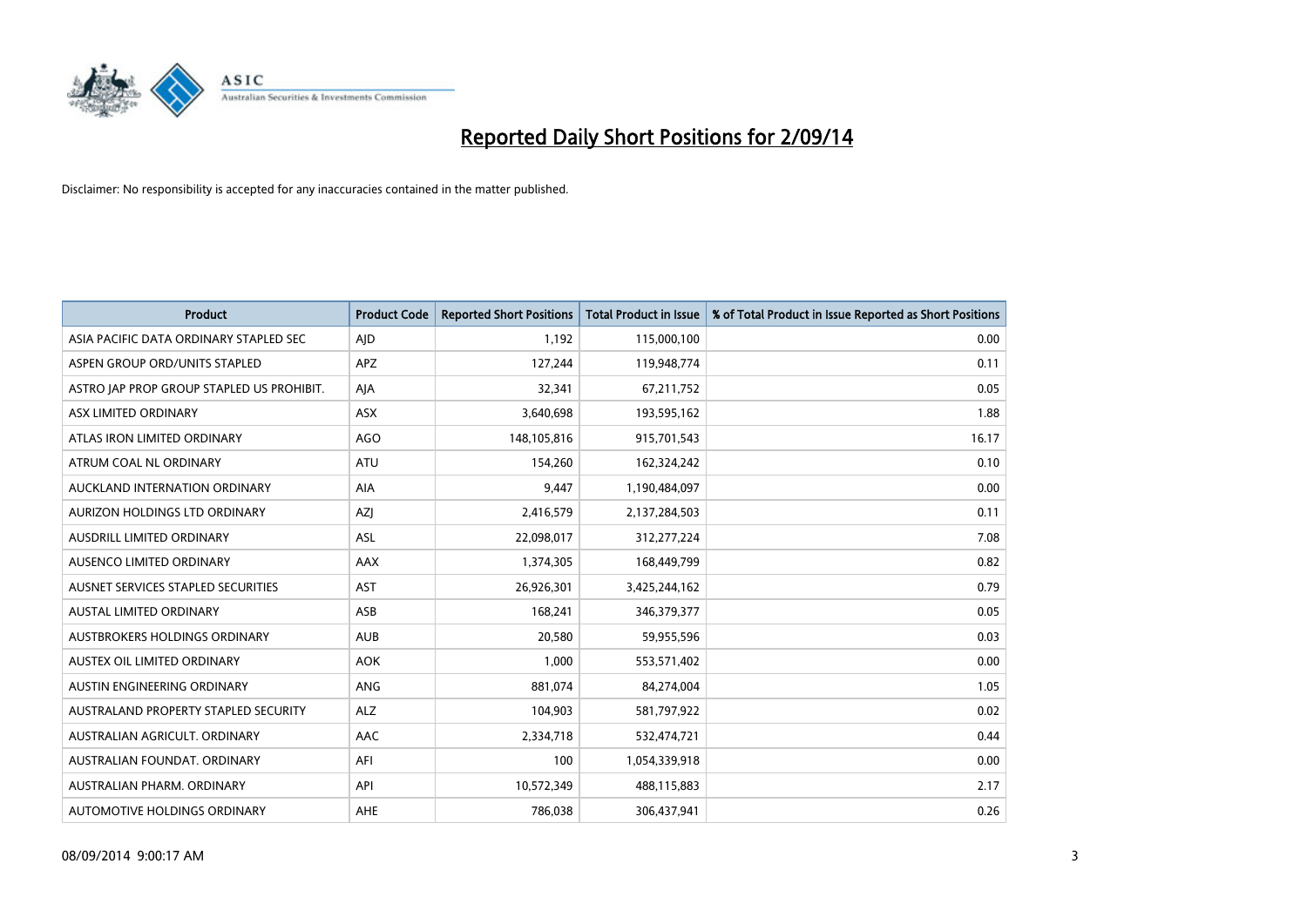

| <b>Product</b>                       | <b>Product Code</b> | <b>Reported Short Positions</b> | <b>Total Product in Issue</b> | % of Total Product in Issue Reported as Short Positions |
|--------------------------------------|---------------------|---------------------------------|-------------------------------|---------------------------------------------------------|
| AVEO GROUP STAPLED SECURITIES        | AOG                 | 9,463,475                       | 500,111,460                   | 1.89                                                    |
| AWE LIMITED ORDINARY                 | AWE                 | 878,709                         | 522,696,385                   | 0.17                                                    |
| <b>AZONTO PET LTD ORDINARY</b>       | <b>APY</b>          | 1                               | 1,159,375,100                 | 0.00                                                    |
| AZUMAH RESOURCES ORDINARY            | <b>AZM</b>          | $\mathbf{1}$                    | 358,316,919                   | 0.00                                                    |
| <b>BANDANNA ENERGY ORDINARY</b>      | <b>BND</b>          | 24,135,792                      | 528,481,199                   | 4.57                                                    |
| BANK OF QUEENSLAND. ORDINARY         | <b>BOQ</b>          | 3,193,964                       | 362,516,534                   | 0.88                                                    |
| <b>BANNERMAN RESOURCES ORDINARY</b>  | <b>BMN</b>          | 161,818                         | 329,745,150                   | 0.05                                                    |
| <b>BASE RES LIMITED ORDINARY</b>     | <b>BSE</b>          | 5,501,878                       | 561,840,029                   | 0.98                                                    |
| <b>BATHURST RES LTD. ORDINARY</b>    | <b>BRL</b>          | 2,074,023                       | 947,828,434                   | 0.22                                                    |
| <b>BC IRON LIMITED ORDINARY</b>      | <b>BCI</b>          | 8,097,038                       | 124,345,439                   | 6.51                                                    |
| BEACH ENERGY LIMITED ORDINARY        | <b>BPT</b>          | 11,422,628                      | 1,292,897,806                 | 0.88                                                    |
| BEADELL RESOURCE LTD ORDINARY        | <b>BDR</b>          | 34,483,215                      | 798,657,280                   | 4.32                                                    |
| <b>BEGA CHEESE LTD ORDINARY</b>      | <b>BGA</b>          | 760,563                         | 152,602,945                   | 0.50                                                    |
| BENDIGO AND ADELAIDE ORDINARY        | <b>BEN</b>          | 14,087,640                      | 447,896,991                   | 3.15                                                    |
| BENTHAM IMF LTD ORDINARY             | <b>IMF</b>          | 3,752,552                       | 165,370,269                   | 2.27                                                    |
| BERKELEY RESOURCES ORDINARY          | <b>BKY</b>          | 274,988                         | 180,361,323                   | 0.15                                                    |
| BETASHARES ASX RES ETF UNITS         | <b>ORE</b>          | 512,000                         | 2,923,641                     | 17.51                                                   |
| BETASHARESCASHETF ETF UNITS          | AAA                 | 634                             | 12,343,410                    | 0.01                                                    |
| <b>BHP BILLITON LIMITED ORDINARY</b> | <b>BHP</b>          | 7,981,036                       | 3,211,691,105                 | 0.25                                                    |
| <b>BIGAIR GROUP LIMITED ORDINARY</b> | <b>BGL</b>          | 28,752                          | 172,872,340                   | 0.02                                                    |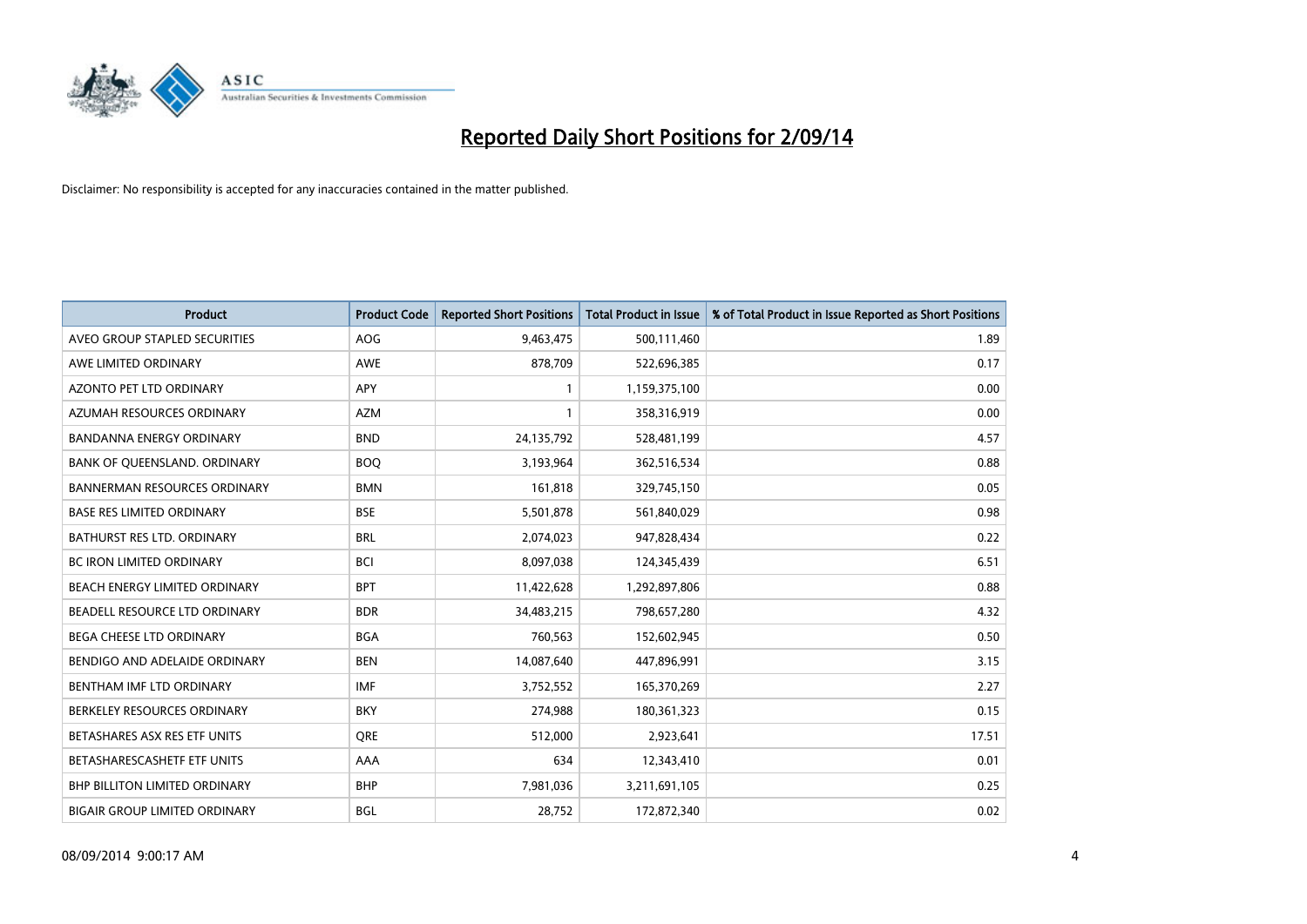

| <b>Product</b>                                | <b>Product Code</b> | <b>Reported Short Positions</b> | <b>Total Product in Issue</b> | % of Total Product in Issue Reported as Short Positions |
|-----------------------------------------------|---------------------|---------------------------------|-------------------------------|---------------------------------------------------------|
| <b>BILLABONG ORDINARY</b>                     | <b>BBG</b>          | 9,770,699                       | 990,370,034                   | 0.99                                                    |
| <b>BIONOMICS LIMITED ORDINARY</b>             | <b>BNO</b>          | 126,451                         | 417,356,567                   | 0.03                                                    |
| BIRIMIAN GOLD LTD ORDINARY                    | <b>BGS</b>          | 530,000                         | 864,981,654                   | 0.06                                                    |
| BLACKHAM RESOURCES ORDINARY                   | <b>BLK</b>          | 153,700                         | 118,612,952                   | 0.13                                                    |
| <b>BLACKMORES LIMITED ORDINARY</b>            | <b>BKL</b>          | 1,882                           | 17,114,947                    | 0.01                                                    |
| <b>BLACKTHORN RESOURCES ORD US PROHIBITED</b> | <b>BTR</b>          | 3,967                           | 164,285,950                   | 0.00                                                    |
| <b>BLUESCOPE STEEL LTD ORDINARY</b>           | <b>BSL</b>          | 2,094,254                       | 559,227,871                   | 0.37                                                    |
| <b>BOART LONGYEAR ORDINARY</b>                | <b>BLY</b>          | 34,488,924                      | 461,163,412                   | 7.48                                                    |
| BORAL LIMITED. ORDINARY                       | <b>BLD</b>          | 14,015,898                      | 782,736,249                   | 1.79                                                    |
| <b>BRADKEN LIMITED ORDINARY</b>               | <b>BKN</b>          | 15,046,529                      | 171,027,249                   | 8.80                                                    |
| <b>BRAMBLES LIMITED ORDINARY</b>              | <b>BXB</b>          | 1,944,684                       | 1,563,477,154                 | 0.12                                                    |
| <b>BREVILLE GROUP LTD ORDINARY</b>            | <b>BRG</b>          | 2,466,642                       | 130,095,322                   | 1.90                                                    |
| <b>BRICKWORKS LIMITED ORDINARY</b>            | <b>BKW</b>          | 80,350                          | 148,038,996                   | 0.05                                                    |
| <b>BURU ENERGY ORDINARY</b>                   | <b>BRU</b>          | 18,021,712                      | 298,505,530                   | 6.04                                                    |
| <b>BWP TRUST ORDINARY UNITS</b>               | <b>BWP</b>          | 7,432,420                       | 639,724,826                   | 1.16                                                    |
| CABCHARGE AUSTRALIA ORDINARY                  | CAB                 | 11,377,360                      | 120,430,683                   | 9.45                                                    |
| CALTEX AUSTRALIA ORDINARY                     | <b>CTX</b>          | 1,435,963                       | 270,000,000                   | 0.53                                                    |
| CAPE LAMBERT RES LTD ORDINARY                 | <b>CFE</b>          | 5,476,500                       | 626,896,143                   | 0.87                                                    |
| CAPITOL HEALTH ORDINARY                       | CAI                 | 136,231                         | 431,180,115                   | 0.03                                                    |
| <b>CARDNO LIMITED ORDINARY</b>                | CDD                 | 7,309,484                       | 163,266,973                   | 4.48                                                    |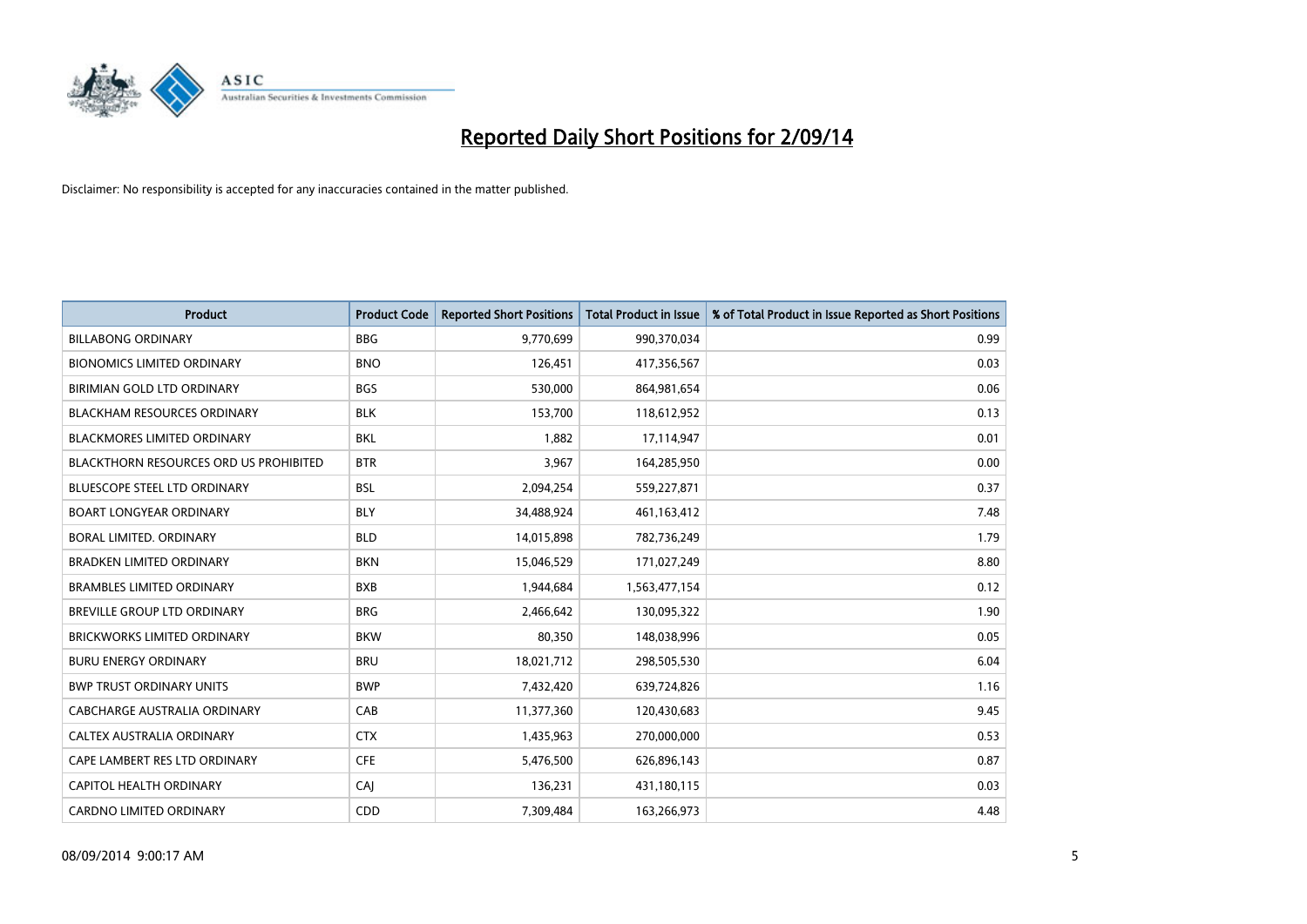

| <b>Product</b>                          | <b>Product Code</b> | <b>Reported Short Positions</b> | <b>Total Product in Issue</b> | % of Total Product in Issue Reported as Short Positions |
|-----------------------------------------|---------------------|---------------------------------|-------------------------------|---------------------------------------------------------|
| CARNARVON PETROLEUM ORDINARY            | <b>CVN</b>          | 223,134                         | 987,176,977                   | 0.02                                                    |
| CARSALES.COM LTD ORDINARY               | <b>CRZ</b>          | 7,354,151                       | 237,828,965                   | 3.09                                                    |
| <b>CASH CONVERTERS ORDINARY</b>         | CCV                 | 8,044,038                       | 428,886,124                   | 1.88                                                    |
| CEDAR WOODS PROP. ORDINARY              | <b>CWP</b>          | 80,340                          | 78,336,371                    | 0.10                                                    |
| CENTRAL PETROLEUM ORDINARY              | <b>CTP</b>          | 376,858                         | 348,718,957                   | 0.11                                                    |
| CFS RETAIL TRUST GRP STAPLED SECURITIES | <b>CFX</b>          | 12,006,079                      | 3,050,355,727                 | 0.39                                                    |
| <b>CHALLENGER LIMITED ORDINARY</b>      | <b>CGF</b>          | 701,880                         | 564,063,117                   | 0.12                                                    |
| CHANDLER MACLEOD LTD ORDINARY           | <b>CMG</b>          | 1,095                           | 547,985,086                   | 0.00                                                    |
| CHARTER HALL GROUP STAPLED US PROHIBIT. | <b>CHC</b>          | 446,866                         | 347,989,262                   | 0.13                                                    |
| <b>CHARTER HALL RETAIL UNITS</b>        | <b>COR</b>          | 785,432                         | 372,893,153                   | 0.21                                                    |
| <b>CHORUS LIMITED ORDINARY</b>          | <b>CNU</b>          | 61,027                          | 396,369,767                   | 0.02                                                    |
| COAL OF AFRICA LTD ORDINARY             | <b>CZA</b>          | 426                             | 1,048,368,613                 | 0.00                                                    |
| COALSPUR MINES LTD ORDINARY             | <b>CPL</b>          | 1,756,760                       | 641,544,455                   | 0.27                                                    |
| <b>COBAR CONSOLIDATED ORDINARY</b>      | CCU                 | 100,000                         | 329,715,353                   | 0.03                                                    |
| COCA-COLA AMATIL ORDINARY               | <b>CCL</b>          | 19,628,713                      | 763,590,249                   | 2.57                                                    |
| COCHLEAR LIMITED ORDINARY               | <b>COH</b>          | 4,400,457                       | 57,062,020                    | 7.71                                                    |
| <b>COCKATOO COAL ORDINARY</b>           | <b>COK</b>          | 167,987                         | 4,560,196,928                 | 0.00                                                    |
| <b>CODAN LIMITED ORDINARY</b>           | <b>CDA</b>          | 382,099                         | 176,969,924                   | 0.22                                                    |
| <b>COFFEY INTERNATIONAL ORDINARY</b>    | <b>COF</b>          | 7,994                           | 255,833,165                   | 0.00                                                    |
| <b>COKAL LTD ORDINARY</b>               | <b>CKA</b>          | 6,820                           | 471,103,926                   | 0.00                                                    |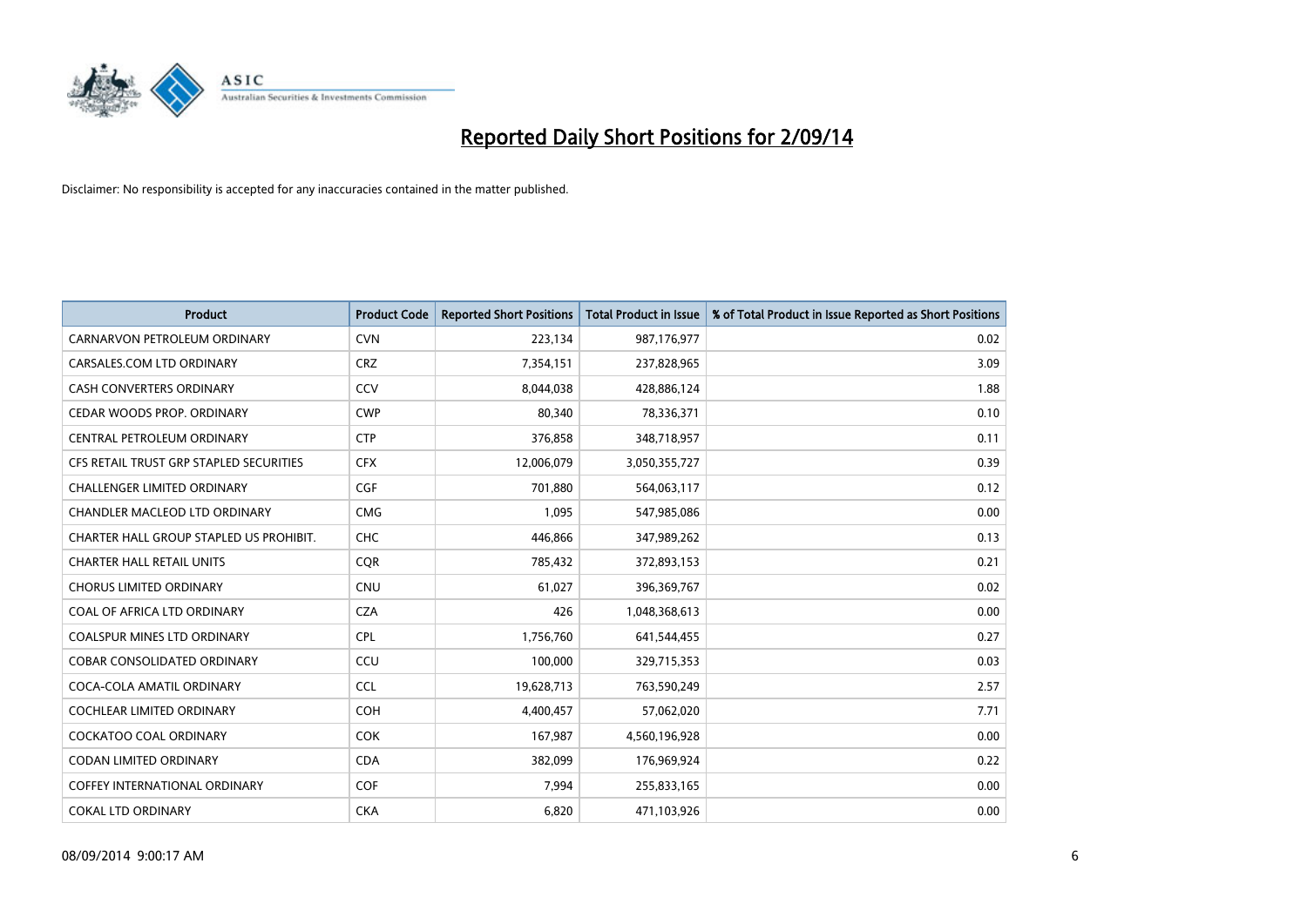

| <b>Product</b>                          | <b>Product Code</b> | <b>Reported Short Positions</b> | <b>Total Product in Issue</b> | % of Total Product in Issue Reported as Short Positions |
|-----------------------------------------|---------------------|---------------------------------|-------------------------------|---------------------------------------------------------|
| <b>COLLECTION HOUSE ORDINARY</b>        | <b>CLH</b>          | 2,193,492                       | 129,717,785                   | 1.69                                                    |
| <b>COLLINS FOODS LTD ORDINARY</b>       | <b>CKF</b>          | 100,000                         | 93,000,003                    | 0.11                                                    |
| COMMONWEALTH BANK, ORDINARY             | <b>CBA</b>          | 13,405,520                      | 1,621,319,194                 | 0.83                                                    |
| <b>COMPASS RESOURCES ORDINARY</b>       | <b>CMR</b>          | 7,472                           | 1,403,744,100                 | 0.00                                                    |
| <b>COMPUTERSHARE LTD ORDINARY</b>       | <b>CPU</b>          | 5,022,508                       | 556,203,079                   | 0.90                                                    |
| <b>COOPER ENERGY LTD ORDINARY</b>       | <b>COE</b>          | 237,641                         | 329,235,509                   | 0.07                                                    |
| <b>CORP TRAVEL LIMITED ORDINARY</b>     | <b>CTD</b>          | 230,241                         | 89,931,376                    | 0.26                                                    |
| COVER-MORE GRP LTD ORDINARY             | <b>CVO</b>          | 6,818,691                       | 317,750,000                   | 2.15                                                    |
| <b>CREDIT CORP GROUP ORDINARY</b>       | CCP                 | 309,445                         | 46,131,882                    | 0.67                                                    |
| <b>CROMWELL PROP STAPLED SECURITIES</b> | <b>CMW</b>          | 9,560,503                       | 1,730,065,823                 | 0.55                                                    |
| <b>CROWE HORWATH AUS ORDINARY</b>       | <b>CRH</b>          | 243,956                         | 273,005,429                   | 0.09                                                    |
| <b>CROWN RESORTS LTD ORDINARY</b>       | <b>CWN</b>          | 5,825,959                       | 728,394,185                   | 0.80                                                    |
| <b>CSG LIMITED ORDINARY</b>             | <b>CSV</b>          | 151,870                         | 279,290,492                   | 0.05                                                    |
| <b>CSL LIMITED ORDINARY</b>             | <b>CSL</b>          | 1,687,474                       | 474,588,196                   | 0.36                                                    |
| <b>CSR LIMITED ORDINARY</b>             | <b>CSR</b>          | 17,423,643                      | 506,000,315                   | 3.44                                                    |
| <b>CUDECO LIMITED ORDINARY</b>          | CDU                 | 8,156,764                       | 235,425,143                   | 3.46                                                    |
| DART ENERGY LTD ORDINARY                | <b>DTE</b>          | 600,693                         | 1,108,752,733                 | 0.05                                                    |
| DATA#3 LIMITED ORDINARY                 | DTL                 | 160,392                         | 153,974,950                   | 0.10                                                    |
| DECMIL GROUP LIMITED ORDINARY           | <b>DCG</b>          | 1,504,446                       | 168,657,794                   | 0.89                                                    |
| DEEP YELLOW LIMITED ORDINARY            | <b>DYL</b>          | 947                             | 1,888,400,127                 | 0.00                                                    |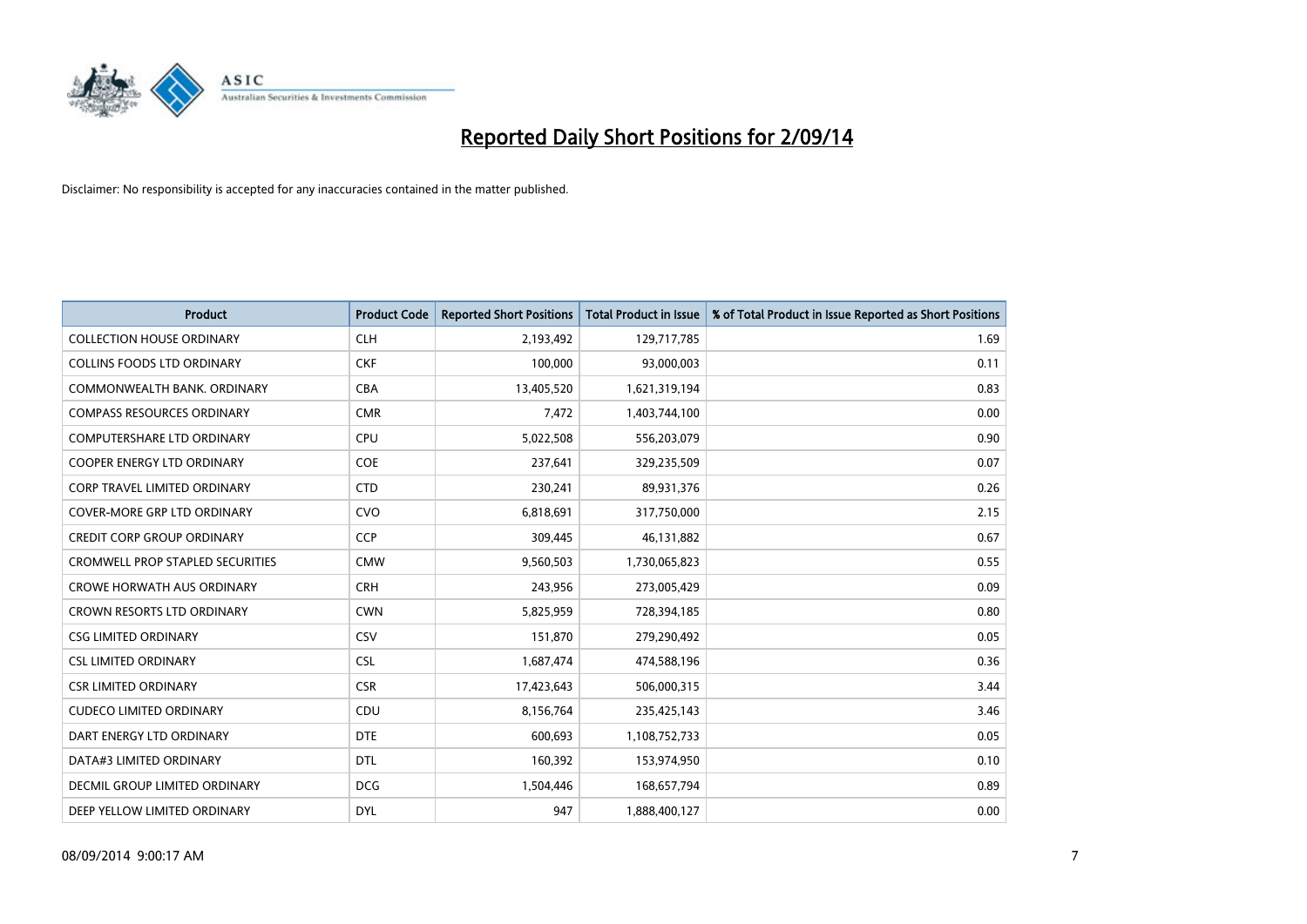

| <b>Product</b>                       | <b>Product Code</b> | <b>Reported Short Positions</b> | <b>Total Product in Issue</b> | % of Total Product in Issue Reported as Short Positions |
|--------------------------------------|---------------------|---------------------------------|-------------------------------|---------------------------------------------------------|
| DEXUS PROPERTY GROUP STAPLED UNITS   | <b>DXS</b>          | 19,639,776                      | 5,433,110,810                 | 0.36                                                    |
| DICK SMITH HLDGS ORDINARY            | <b>DSH</b>          | 15,729,636                      | 236,511,364                   | 6.65                                                    |
| DISCOVERY METALS LTD ORDINARY        | <b>DML</b>          | 55,000                          | 644,039,581                   | 0.01                                                    |
| DOMINO PIZZA ENTERPR ORDINARY        | <b>DMP</b>          | 775,115                         | 85,963,273                    | 0.90                                                    |
| DONACO INTERNATIONAL ORDINARY        | <b>DNA</b>          | 3,783,528                       | 460,454,837                   | 0.82                                                    |
| DORAY MINERALS LTD ORDINARY          | <b>DRM</b>          | 155,134                         | 165,784,256                   | 0.09                                                    |
| DOWNER EDI LIMITED ORDINARY          | <b>DOW</b>          | 20,271,635                      | 435,399,975                   | 4.66                                                    |
| DRILLSEARCH ENERGY ORDINARY          | <b>DLS</b>          | 15,856,744                      | 444,174,052                   | 3.57                                                    |
| DUET GROUP STAPLED US PROHIBIT.      | <b>DUE</b>          | 3,142,685                       | 1,327,719,444                 | 0.24                                                    |
| DUKETON MINING ORDINARY              | <b>DKM</b>          | 3,894                           | 82,524,812                    | 0.00                                                    |
| DULUXGROUP LIMITED ORDINARY          | <b>DLX</b>          | 384,056                         | 383,503,942                   | 0.10                                                    |
| <b>DWS LTD ORDINARY</b>              | <b>DWS</b>          | 195,096                         | 132,362,763                   | 0.15                                                    |
| ECHO ENTERTAINMENT ORDINARY          | <b>EGP</b>          | 5,089,065                       | 825,672,730                   | 0.62                                                    |
| <b>ELDERS LIMITED ORDINARY</b>       | <b>ELD</b>          | 19,216,729                      | 455,013,329                   | 4.22                                                    |
| ELEMENTAL MINERALS ORDINARY          | <b>ELM</b>          | 94,536                          | 315,663,391                   | 0.03                                                    |
| <b>EMECO HOLDINGS ORDINARY</b>       | <b>EHL</b>          | 6,975,090                       | 599,675,707                   | 1.16                                                    |
| <b>ENDEAVOUR MIN CORP CDI 1:1</b>    | <b>EVR</b>          | 31,265                          | 50,014,634                    | 0.06                                                    |
| <b>ENERGY DEVELOPMENTS ORDINARY</b>  | <b>ENE</b>          | 1,055,600                       | 169,673,095                   | 0.62                                                    |
| <b>ENERGY RESOURCES ORDINARY 'A'</b> | <b>ERA</b>          | 11,098,700                      | 517,725,062                   | 2.14                                                    |
| <b>ENERGY WORLD CORPOR, ORDINARY</b> | <b>EWC</b>          | 28,881,571                      | 1,734,166,672                 | 1.67                                                    |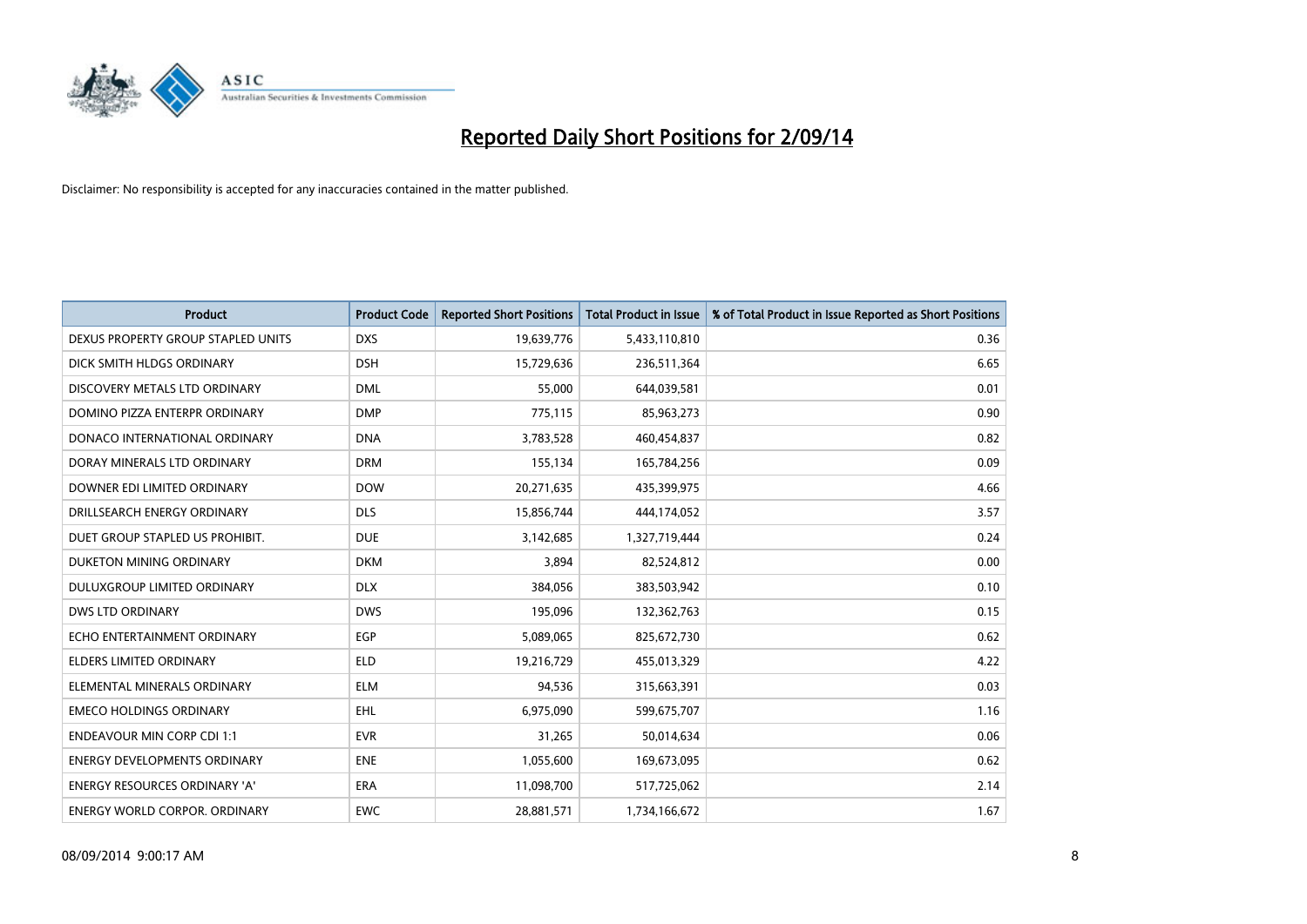

| <b>Product</b>                         | <b>Product Code</b> | <b>Reported Short Positions</b> | <b>Total Product in Issue</b> | % of Total Product in Issue Reported as Short Positions |
|----------------------------------------|---------------------|---------------------------------|-------------------------------|---------------------------------------------------------|
| <b>ENVESTRA LIMITED ORDINARY</b>       | <b>ENV</b>          | 1,665,945                       | 1,796,808,474                 | 0.09                                                    |
| EQUATORIAL RES LTD ORDINARY            | EQX                 | 174                             | 122,185,353                   | 0.00                                                    |
| EQUITY TRUSTEES ORDINARY               | EQT                 | 323,019                         | 19,105,788                    | 1.69                                                    |
| ERM POWER LIMITED ORDINARY             | EPW                 | 341,978                         | 239,269,727                   | 0.14                                                    |
| EVOLUTION MINING LTD ORDINARY          | <b>EVN</b>          | 31,196,855                      | 712,493,836                   | 4.38                                                    |
| FAIRFAX MEDIA LTD ORDINARY             | <b>FXJ</b>          | 61,414,079                      | 2,351,955,725                 | 2.61                                                    |
| FANTASTIC HOLDINGS ORDINARY            | FAN                 | 14,731                          | 103,068,398                   | 0.01                                                    |
| FAR LTD ORDINARY                       | <b>FAR</b>          | 2,892,560                       | 2,699,846,742                 | 0.11                                                    |
| FEDERATION CNTRES ORD/UNIT STAPLED SEC | <b>FDC</b>          | 768,618                         | 1,427,641,565                 | 0.05                                                    |
| FINBAR GROUP LIMITED ORDINARY          | <b>FRI</b>          | 1,279                           | 227,018,204                   | 0.00                                                    |
| FISHER & PAYKEL H. ORDINARY            | <b>FPH</b>          | 5,726                           | 555,775,399                   | 0.00                                                    |
| FLEETWOOD CORP ORDINARY                | <b>FWD</b>          | 2,102,129                       | 60,581,211                    | 3.47                                                    |
| FLETCHER BUILDING ORDINARY             | <b>FBU</b>          | 1,021,116                       | 687,854,788                   | 0.15                                                    |
| FLEXIGROUP LIMITED ORDINARY            | <b>FXL</b>          | 3,970,620                       | 304,096,060                   | 1.31                                                    |
| FLIGHT CENTRE TRAVEL ORDINARY          | <b>FLT</b>          | 5,621,155                       | 100,586,119                   | 5.59                                                    |
| FLINDERS MINES LTD ORDINARY            | <b>FMS</b>          | 12,900,000                      | 2,400,995,602                 | 0.54                                                    |
| FOCUS MINERALS LTD ORDINARY            | <b>FML</b>          | 4,605,219                       | 9,137,375,877                 | 0.05                                                    |
| <b>FOLKESTONE EDU TRUST UNITS</b>      | <b>FET</b>          | 34,140                          | 205,069,661                   | 0.02                                                    |
| FORTESCUE METALS GRP ORDINARY          | <b>FMG</b>          | 235,727,662                     | 3,113,798,151                 | 7.57                                                    |
| <b>G.U.D. HOLDINGS ORDINARY</b>        | GUD                 | 2,678,660                       | 70,939,492                    | 3.78                                                    |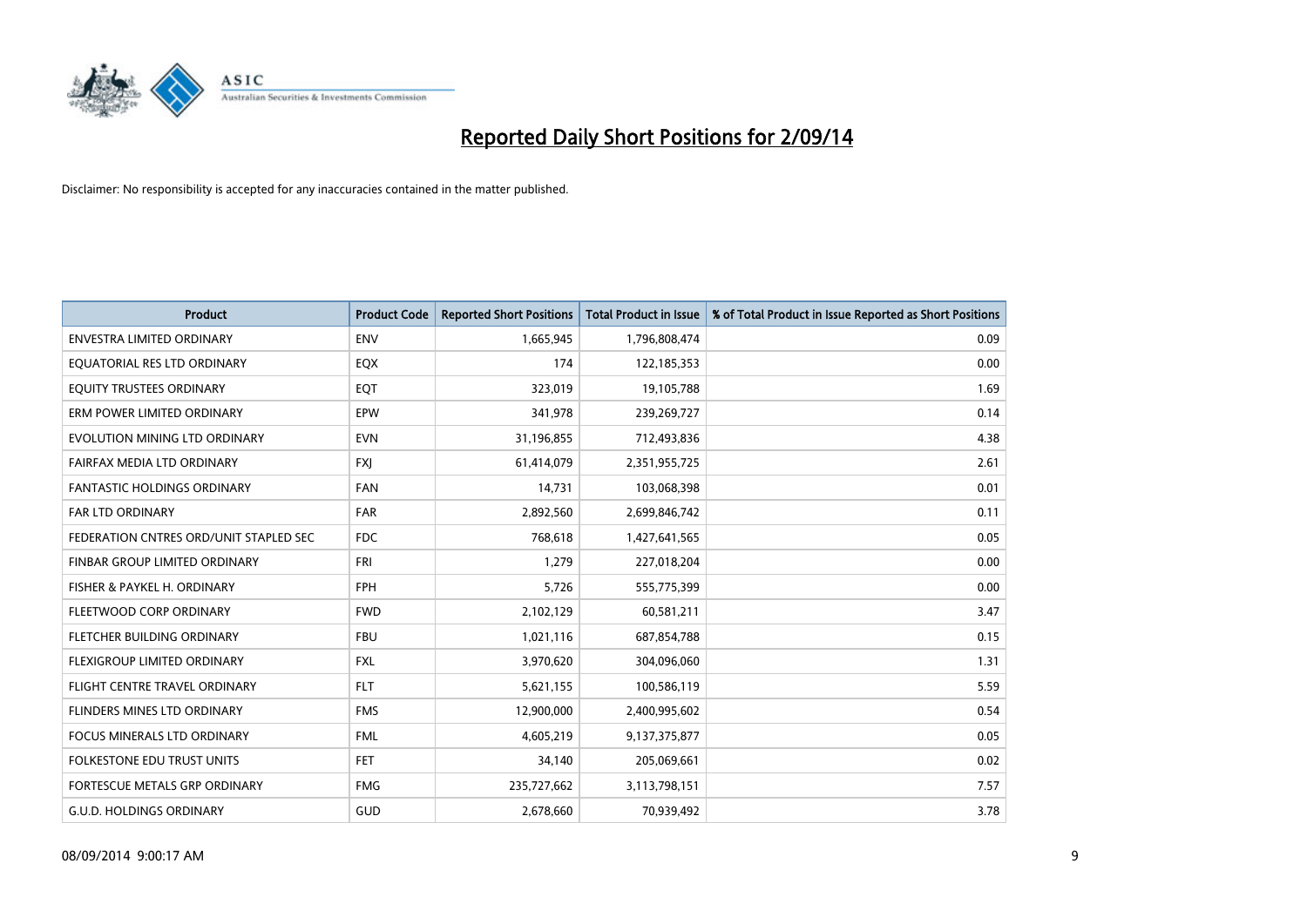

| <b>Product</b>                                   | <b>Product Code</b> | <b>Reported Short Positions</b> | <b>Total Product in Issue</b> | % of Total Product in Issue Reported as Short Positions |
|--------------------------------------------------|---------------------|---------------------------------|-------------------------------|---------------------------------------------------------|
| <b>G8 EDUCATION LIMITED ORDINARY</b>             | <b>GEM</b>          | 15,671,818                      | 332,073,918                   | 4.72                                                    |
| <b>GBST HOLDINGS ORDINARY</b>                    | GBT                 | 19,881                          | 66,561,725                    | 0.03                                                    |
| <b>GDI PROPERTY GRP STAPLED SECURITIES</b>       | GDI                 | 51,505                          | 567,575,025                   | 0.01                                                    |
| <b>GENWORTH MORTGAGE ORDINARY</b>                | <b>GMA</b>          | 1,375,798                       | 650,000,000                   | 0.21                                                    |
| <b>GEODYNAMICS LIMITED ORDINARY</b>              | GDY                 | 819                             | 435,880,130                   | 0.00                                                    |
| <b>GINDALBIE METALS LTD ORDINARY</b>             | GBG                 | 34,832,500                      | 1,495,306,811                 | 2.33                                                    |
| <b>GOLD ROAD RES LTD ORDINARY</b>                | GOR                 | 3,228,510                       | 515,419,042                   | 0.63                                                    |
| <b>GOODMAN FIELDER. ORDINARY</b>                 | GFF                 | 7,925,459                       | 1,955,559,207                 | 0.41                                                    |
| <b>GOODMAN GROUP STAPLED</b>                     | <b>GMG</b>          | 7,013,354                       | 1,736,574,492                 | 0.40                                                    |
| <b>GPT GROUP STAPLED SEC.</b>                    | GPT                 | 3,475,328                       | 1,685,460,955                 | 0.21                                                    |
| <b>GRAINCORP LIMITED A CLASS ORDINARY</b>        | <b>GNC</b>          | 11,740,951                      | 228,855,628                   | 5.13                                                    |
| <b>GRANGE RESOURCES. ORDINARY</b>                | GRR                 | 5,744,783                       | 1,157,097,869                 | 0.50                                                    |
| <b>GREENCROSS LIMITED ORDINARY</b>               | <b>GXL</b>          | 1,260,826                       | 110,654,390                   | 1.14                                                    |
| <b>GREENLAND MIN EN LTD ORDINARY</b>             | GGG                 | 839,244                         | 668,464,377                   | 0.13                                                    |
| GREENLAND MIN EN LTD RIGHTS 26-JUN-14            | GGGR                | 3,842                           | 88,685,050                    | 0.00                                                    |
| <b>GROWTHPOINT PROPERTY ORD/UNIT STAPLED SEC</b> | GOZ                 | 206,480                         | 554,315,998                   | 0.04                                                    |
| <b>GRYPHON MINERALS LTD ORDINARY</b>             | GRY                 | 4,418,086                       | 401,115,935                   | 1.10                                                    |
| <b>GUILDFORD COAL LTD ORDINARY</b>               | <b>GUF</b>          | 552,501                         | 845,190,354                   | 0.07                                                    |
| <b>GWA GROUP LTD ORDINARY</b>                    | <b>GWA</b>          | 15,239,602                      | 306,533,770                   | 4.97                                                    |
| HANSEN TECHNOLOGIES ORDINARY                     | <b>HSN</b>          | 5,000                           | 162,479,642                   | 0.00                                                    |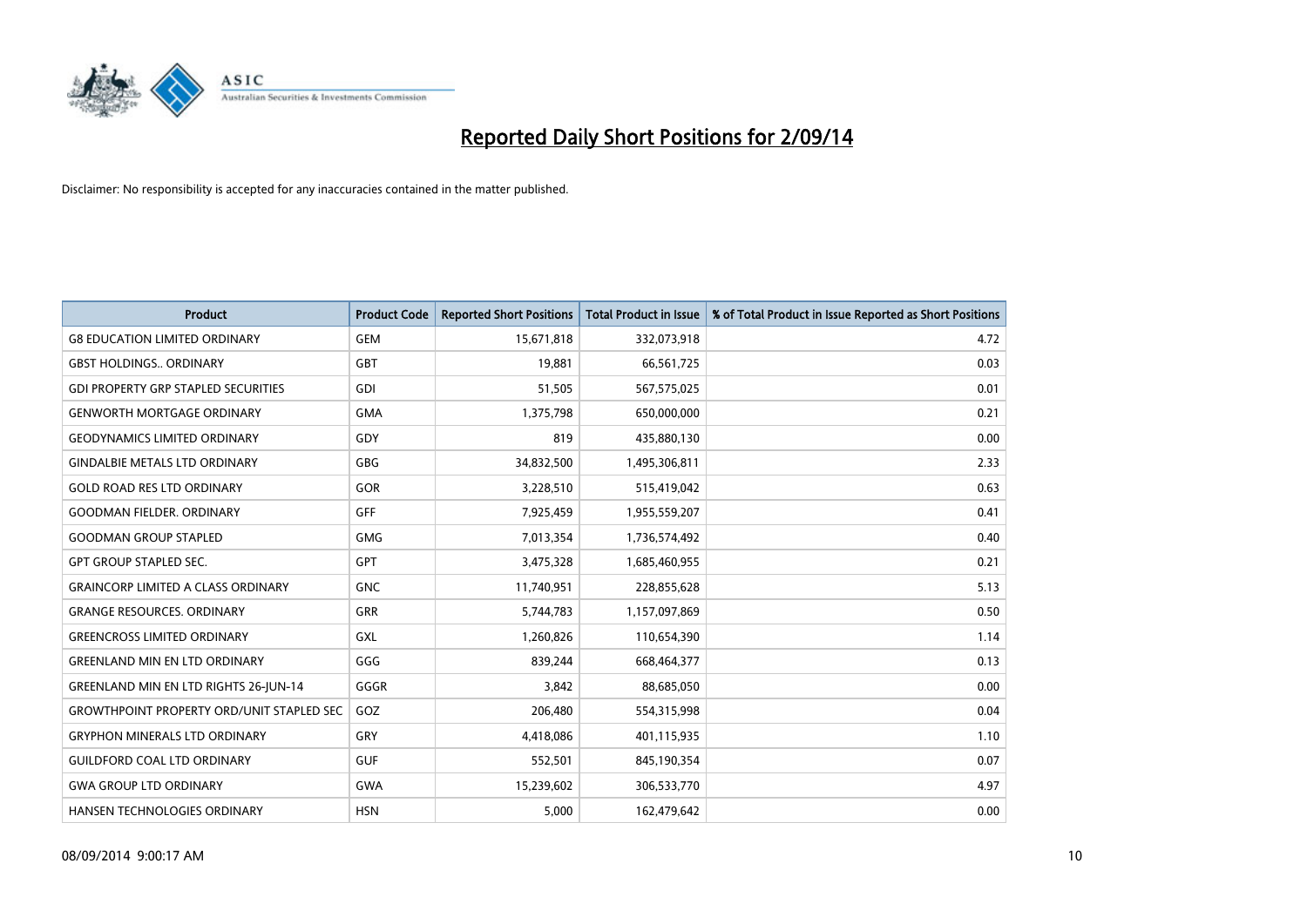

| <b>Product</b>                           | <b>Product Code</b> | <b>Reported Short Positions</b> | <b>Total Product in Issue</b> | % of Total Product in Issue Reported as Short Positions |
|------------------------------------------|---------------------|---------------------------------|-------------------------------|---------------------------------------------------------|
| <b>HARVEY NORMAN ORDINARY</b>            | <b>HVN</b>          | 27,732,747                      | 1,062,316,784                 | 2.61                                                    |
| HEALTHSCOPE LIMITED. ORDINARY            | <b>HSO</b>          | 250,000                         | 1,732,094,838                 | 0.01                                                    |
| <b>HENDERSON GROUP CDI 1:1</b>           | <b>HGG</b>          | 1,383,688                       | 664,599,011                   | 0.21                                                    |
| HFA HOLDINGS LIMITED ORDINARY            | <b>HFA</b>          | 3,809                           | 162,147,897                   | 0.00                                                    |
| <b>HIGHFIELD RES LTD ORDINARY</b>        | <b>HFR</b>          | 50,000                          | 155,825,003                   | 0.03                                                    |
| <b>HIGHLANDS PACIFIC ORDINARY</b>        | <b>HIG</b>          | 3,153                           | 854,261,346                   | 0.00                                                    |
| <b>HILLS LTD ORDINARY</b>                | HIL                 | 110,384                         | 234,192,711                   | 0.05                                                    |
| HORIZON OIL LIMITED ORDINARY             | <b>HZN</b>          | 31,606,204                      | 1,301,981,265                 | 2.43                                                    |
| ICAR ASIA LTD ORDINARY                   | ICQ                 | 99,841                          | 122,688,846                   | 0.08                                                    |
| <b>ICASH PAYMENT SYSTEM ORDINARY</b>     | <b>ICP</b>          | 12,000                          | 103,156,562                   | 0.01                                                    |
| <b>ICON ENERGY LIMITED ORDINARY</b>      | <b>ICN</b>          | 806,643                         | 615,774,351                   | 0.13                                                    |
| <b>IINET LIMITED ORDINARY</b>            | <b>IIN</b>          | 8,386,822                       | 161,238,847                   | 5.20                                                    |
| <b>ILUKA RESOURCES ORDINARY</b>          | <b>ILU</b>          | 16,002,112                      | 418,700,517                   | 3.82                                                    |
| <b>IMDEX LIMITED ORDINARY</b>            | <b>IMD</b>          | 2,381,927                       | 212,110,368                   | 1.12                                                    |
| <b>IMX RESOURCES LTD ORDINARY</b>        | <b>IXR</b>          | 1                               | 451,497,138                   | 0.00                                                    |
| <b>INCITEC PIVOT ORDINARY</b>            | IPL                 | 43,200,595                      | 1,654,998,197                 | 2.61                                                    |
| <b>INDEPENDENCE GROUP ORDINARY</b>       | <b>IGO</b>          | 85,227                          | 234,256,573                   | 0.04                                                    |
| INDOPHIL RESOURCES ORDINARY              | <b>IRN</b>          | 1,884,678                       | 1,203,146,194                 | 0.16                                                    |
| <b>INFIGEN ENERGY STAPLED SECURITIES</b> | <b>IFN</b>          | 2,438,972                       | 767,887,581                   | 0.32                                                    |
| INGENIA GROUP STAPLED SECURITIES         | <b>INA</b>          | 1,620,537                       | 678,058,232                   | 0.24                                                    |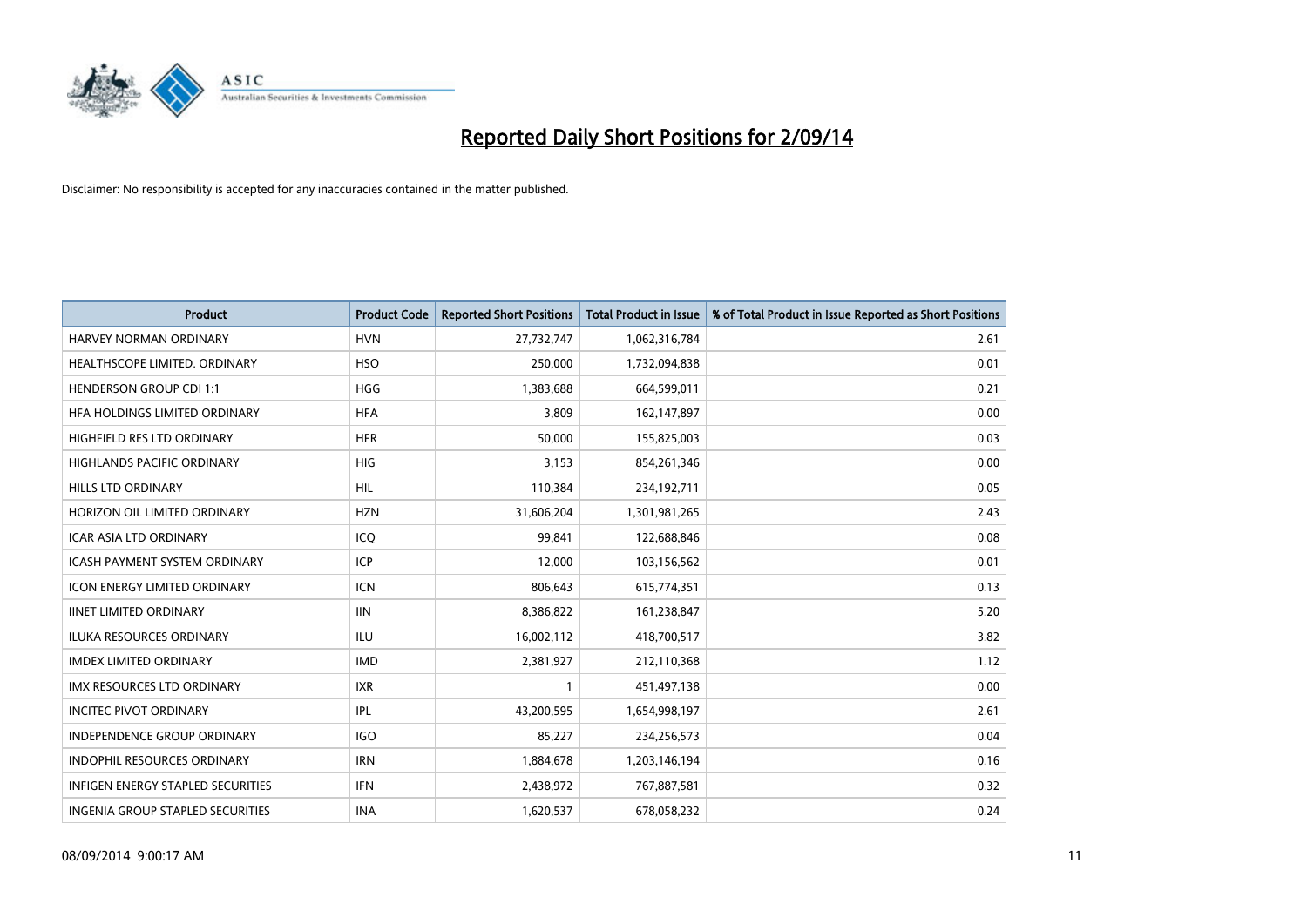

| <b>Product</b>                                  | <b>Product Code</b> | <b>Reported Short Positions</b> | <b>Total Product in Issue</b> | % of Total Product in Issue Reported as Short Positions |
|-------------------------------------------------|---------------------|---------------------------------|-------------------------------|---------------------------------------------------------|
| <b>INSURANCE AUSTRALIA ORDINARY</b>             | IAG                 | 11,516,568                      | 2,341,618,048                 | 0.49                                                    |
| <b>INTREPID MINES ORDINARY</b>                  | <b>IAU</b>          | 13,699,802                      | 557,500,888                   | 2.46                                                    |
| <b>INVESTA OFFICE FUND STAPLED SECURITIES</b>   | IOF                 | 669,386                         | 614,047,458                   | 0.11                                                    |
| <b>INVOCARE LIMITED ORDINARY</b>                | <b>IVC</b>          | 5,397,092                       | 110,030,298                   | 4.91                                                    |
| <b>IOOF HOLDINGS LTD ORDINARY</b>               | IFL                 | 5,613,968                       | 300,133,752                   | 1.87                                                    |
| <b>IPROPERTY GROUP LTD ORDINARY</b>             | <b>IPP</b>          | 2,453,630                       | 181,703,204                   | 1.35                                                    |
| <b>IRESS LIMITED ORDINARY</b>                   | <b>IRE</b>          | 5,411,799                       | 159,097,319                   | 3.40                                                    |
| <b>IRON ORE HOLDINGS ORDINARY</b>               | <b>IOH</b>          | 16,649                          | 161,174,005                   | 0.01                                                    |
| <b>ISELECT LTD ORDINARY</b>                     | <b>ISU</b>          | 509,572                         | 260,889,894                   | 0.20                                                    |
| <b>ISENTIA GROUP LTD ORDINARY</b>               | <b>ISD</b>          | 12,269                          | 200,000,001                   | 0.01                                                    |
| <b>JAMES HARDIE INDUST CHESS DEPOSITARY INT</b> | <b>IHX</b>          | 5,120,140                       | 444,875,263                   | 1.15                                                    |
| JAPARA HEALTHCARE LT ORDINARY                   | <b>IHC</b>          | 3,960,652                       | 262,500,000                   | 1.51                                                    |
| <b>JB HI-FI LIMITED ORDINARY</b>                | <b>IBH</b>          | 12,206,418                      | 99,234,173                    | 12.30                                                   |
| <b>KAGARA LTD ORDINARY</b>                      | KZL                 | 34.720                          | 798,953,117                   | 0.00                                                    |
| KAROON GAS AUSTRALIA ORDINARY                   | <b>KAR</b>          | 20,142,136                      | 255,841,581                   | 7.87                                                    |
| KATHMANDU HOLD LTD ORDINARY                     | <b>KMD</b>          | 2,041,143                       | 200,633,469                   | 1.02                                                    |
| <b>KBL MINING LIMITED ORDINARY</b>              | <b>KBL</b>          | 1,820                           | 393,535,629                   | 0.00                                                    |
| KINGSGATE CONSOLID. ORDINARY                    | <b>KCN</b>          | 7,725,791                       | 223,584,937                   | 3.46                                                    |
| KINGSROSE MINING LTD ORDINARY                   | <b>KRM</b>          | 442,126                         | 358,611,493                   | 0.12                                                    |
| <b>KOGI IRON LTD ORDINARY</b>                   | <b>KFE</b>          | 899,598                         | 376,669,836                   | 0.24                                                    |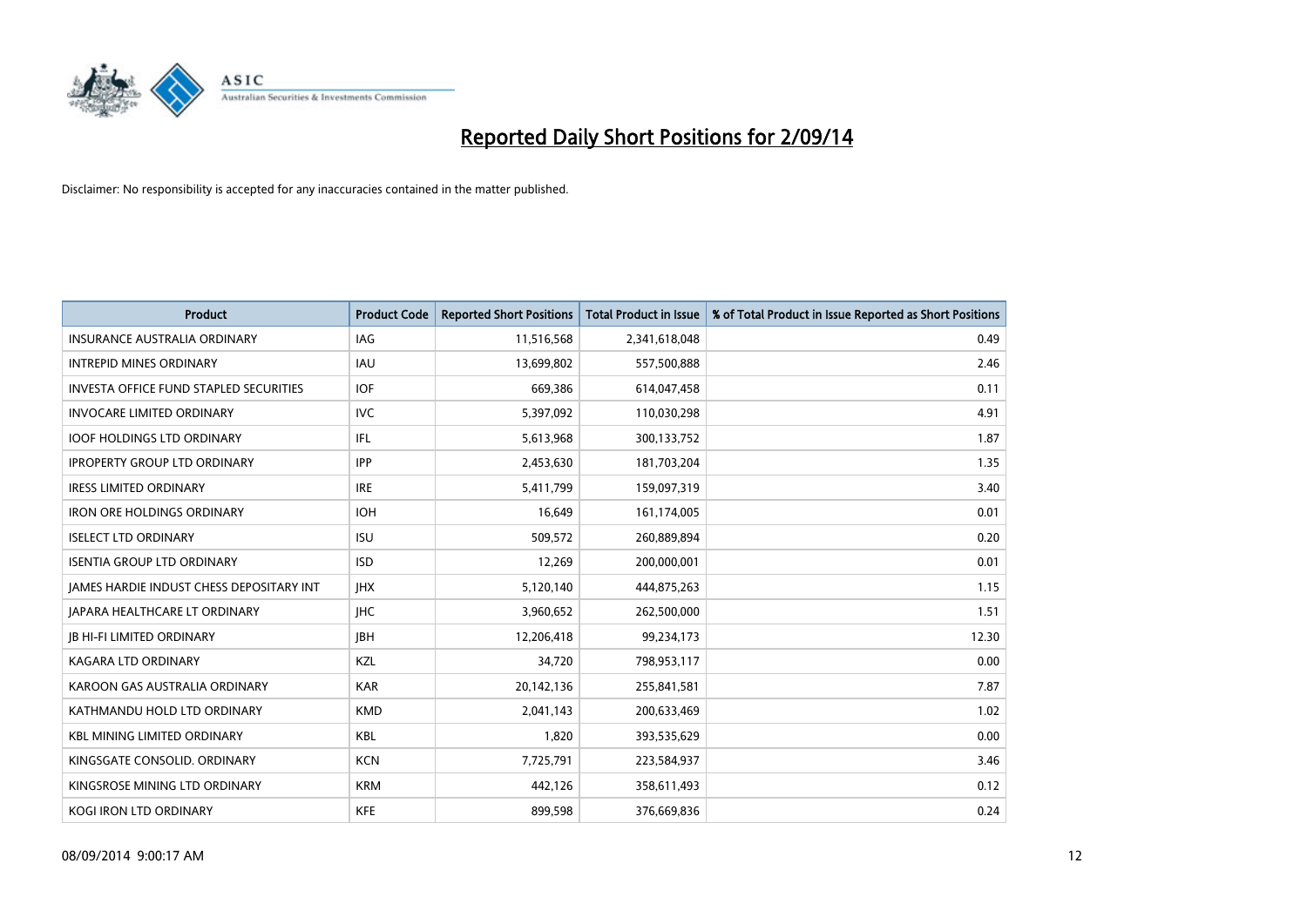

| <b>Product</b>                        | <b>Product Code</b> | <b>Reported Short Positions</b> | <b>Total Product in Issue</b> | % of Total Product in Issue Reported as Short Positions |
|---------------------------------------|---------------------|---------------------------------|-------------------------------|---------------------------------------------------------|
| LEIGHTON HOLDINGS ORDINARY            | LEI                 | 4,993,255                       | 338,503,563                   | 1.48                                                    |
| LEND LEASE GROUP UNIT/ORD STAPLED     | <b>LLC</b>          | 839,614                         | 577,475,833                   | 0.15                                                    |
| LIFESTYLE COMMUNIT, ORDINARY          | <b>LIC</b>          | 4.000                           | 99,970,131                    | 0.00                                                    |
| LIQUEFIED NATURAL ORDINARY            | <b>LNG</b>          | 3,463,290                       | 461,402,201                   | 0.75                                                    |
| LONESTAR RESO LTD ORDINARY            | LNR                 | 1,031,607                       | 752,187,211                   | 0.14                                                    |
| LYNAS CORPORATION ORDINARY            | <b>LYC</b>          | 132,152,446                     | 2,333,801,566                 | 5.66                                                    |
| <b>M2 GRP LTD ORDINARY</b>            | <b>MTU</b>          | 10,150,635                      | 180,491,516                   | 5.62                                                    |
| MACA LIMITED ORDINARY                 | <b>MLD</b>          | 1,131,725                       | 202,676,373                   | 0.56                                                    |
| <b>MACMAHON HOLDINGS ORDINARY</b>     | <b>MAH</b>          | 2,323,686                       | 1,261,699,966                 | 0.18                                                    |
| MACO ATLAS ROADS GRP ORDINARY STAPLED | <b>MOA</b>          | 3,087,118                       | 505,692,079                   | 0.61                                                    |
| MACQUARIE GROUP LTD ORDINARY          | MQG                 | 1,206,331                       | 321,202,994                   | 0.38                                                    |
| MAGELLAN FIN GRP LTD ORDINARY         | <b>MFG</b>          | 1,200,716                       | 158,842,157                   | 0.76                                                    |
| <b>MATRIX C &amp; E LTD ORDINARY</b>  | <b>MCE</b>          | 2,670,607                       | 94,555,428                    | 2.82                                                    |
| MAVERICK DRILLING ORDINARY            | <b>MAD</b>          | 1,976,447                       | 533,885,763                   | 0.37                                                    |
| <b>MAXITRANS INDUSTRIES ORDINARY</b>  | <b>MXI</b>          | 122,568                         | 185,075,653                   | 0.07                                                    |
| MAYNE PHARMA LTD ORDINARY             | <b>MYX</b>          | 7,060,787                       | 586,651,477                   | 1.20                                                    |
| MCMILLAN SHAKESPEARE ORDINARY         | <b>MMS</b>          | 256,790                         | 74,523,965                    | 0.34                                                    |
| <b>MCPHERSON'S LTD ORDINARY</b>       | <b>MCP</b>          | 40,803                          | 95,434,645                    | 0.04                                                    |
| MEDUSA MINING LTD ORDINARY            | <b>MML</b>          | 3,786,079                       | 207,794,301                   | 1.82                                                    |
| MELBOURNE IT LIMITED ORDINARY         | <b>MLB</b>          | 8,643                           | 92,944,392                    | 0.01                                                    |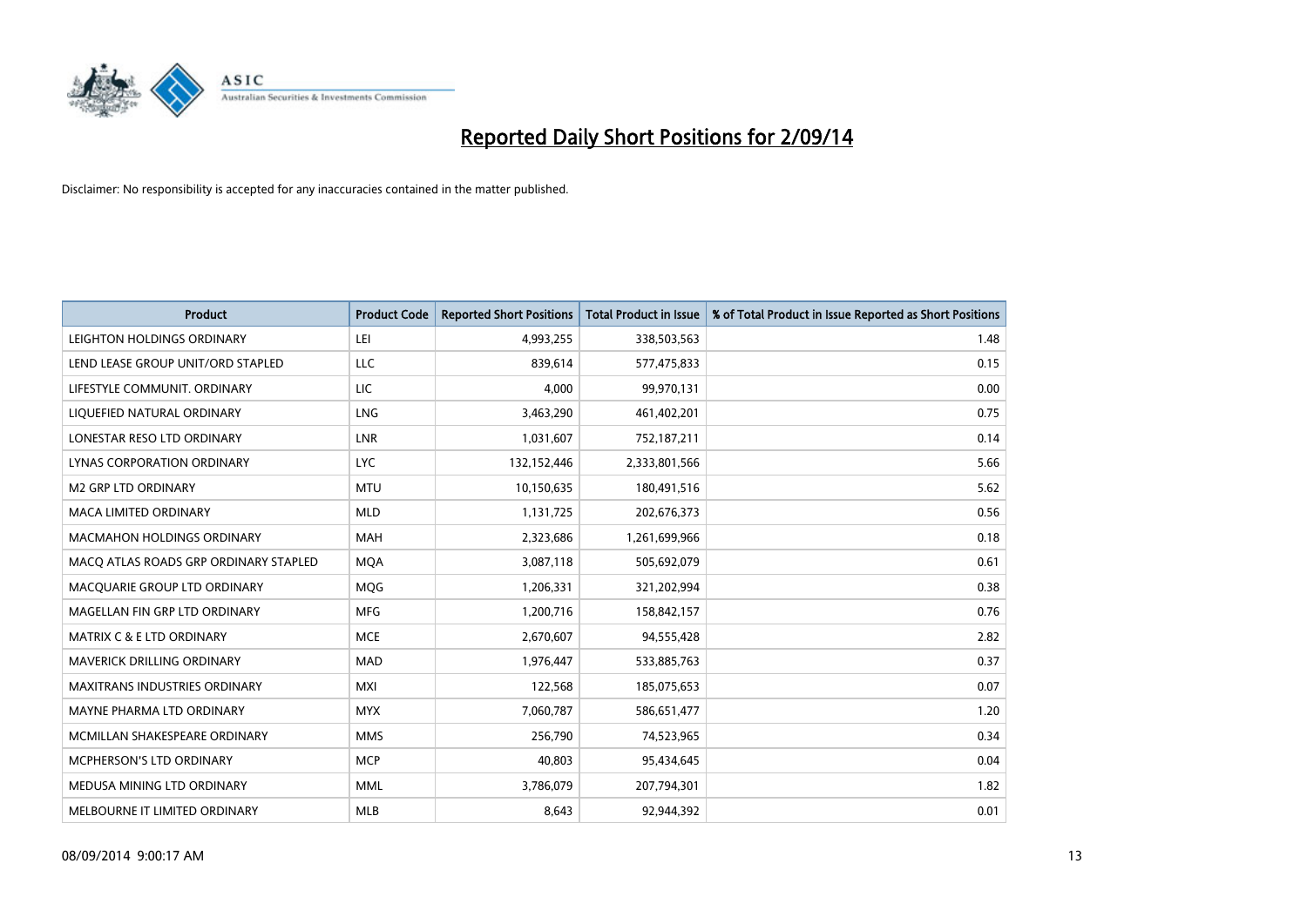

| <b>Product</b>                    | <b>Product Code</b> | <b>Reported Short Positions</b> | <b>Total Product in Issue</b> | % of Total Product in Issue Reported as Short Positions |
|-----------------------------------|---------------------|---------------------------------|-------------------------------|---------------------------------------------------------|
| <b>MERMAID MARINE ORDINARY</b>    | <b>MRM</b>          | 3,347,662                       | 366,766,098                   | 0.91                                                    |
| MESOBLAST LIMITED ORDINARY        | <b>MSB</b>          | 20,632,268                      | 321,640,094                   | 6.41                                                    |
| METALS X LIMITED ORDINARY         | <b>MLX</b>          | 1,130,583                       | 1,655,826,110                 | 0.07                                                    |
| METCASH LIMITED ORDINARY          | <b>MTS</b>          | 114,573,112                     | 903,309,574                   | 12.68                                                   |
| MIGHTY RIVER POWER ORDINARY       | <b>MYT</b>          | 3,806,804                       | 1,400,012,517                 | 0.27                                                    |
| MINCOR RESOURCES NL ORDINARY      | <b>MCR</b>          | 5,774                           | 188,208,274                   | 0.00                                                    |
| MINERAL DEPOSITS ORDINARY         | <b>MDL</b>          | 662,106                         | 103,538,786                   | 0.64                                                    |
| MINERAL RESOURCES. ORDINARY       | <b>MIN</b>          | 7,871,777                       | 186,556,246                   | 4.22                                                    |
| MINT WIRELESS ORDINARY            | <b>MNW</b>          | 1,812,578                       | 470,372,395                   | 0.39                                                    |
| MIRABELA NICKEL LTD ORDINARY      | <b>MBN</b>          | 10                              | 929,710,216                   | 0.00                                                    |
| MIRVAC GROUP STAPLED SECURITIES   | <b>MGR</b>          | 2,597,542                       | 3,697,197,370                 | 0.07                                                    |
| MOBILE EMBRACE LTD ORDINARY       | <b>MBE</b>          | 28,000                          | 376,510,098                   | 0.01                                                    |
| MOLOPO ENERGY LTD ORDINARY        | <b>MPO</b>          | 11,118                          | 248,705,730                   | 0.00                                                    |
| MONADELPHOUS GROUP ORDINARY       | <b>MND</b>          | 7,844,071                       | 92,679,570                    | 8.46                                                    |
| MORTGAGE CHOICE LTD ORDINARY      | <b>MOC</b>          | 14,576                          | 123,879,296                   | 0.01                                                    |
| <b>MOUNT GIBSON IRON ORDINARY</b> | <b>MGX</b>          | 24,370,971                      | 1,090,805,085                 | 2.23                                                    |
| MULTIPLEX SITES SITES             | <b>MXUPA</b>        | 2,057                           | 4,500,000                     | 0.05                                                    |
| MYER HOLDINGS LTD ORDINARY        | <b>MYR</b>          | 67,878,173                      | 585,684,551                   | 11.59                                                   |
| <b>MYSTATE LIMITED ORDINARY</b>   | <b>MYS</b>          | 5,824                           | 87,283,417                    | 0.01                                                    |
| NANOSONICS LIMITED ORDINARY       | <b>NAN</b>          | 1,591,606                       | 264,157,826                   | 0.60                                                    |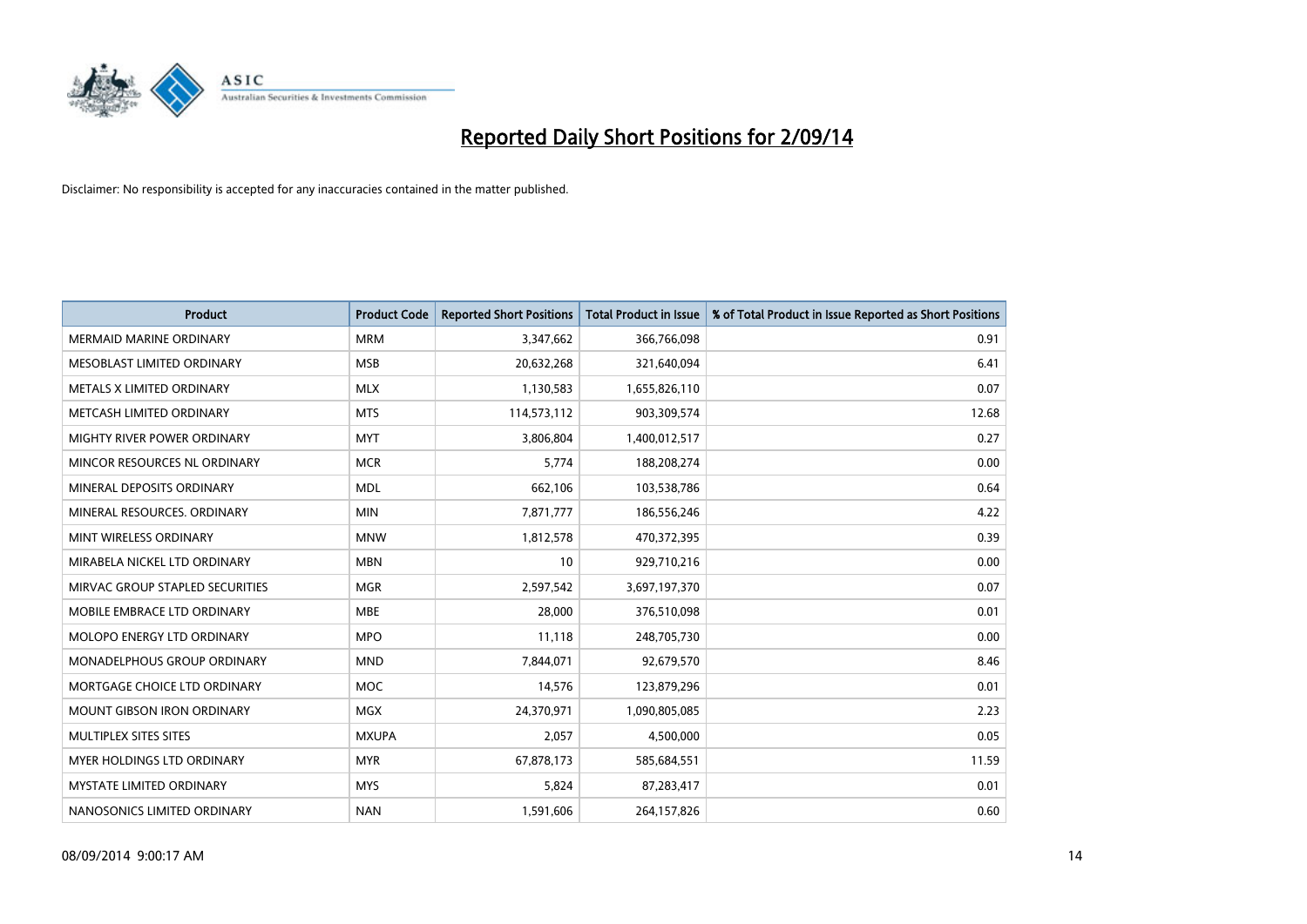

| <b>Product</b>                | <b>Product Code</b> | <b>Reported Short Positions</b> | <b>Total Product in Issue</b> | % of Total Product in Issue Reported as Short Positions |
|-------------------------------|---------------------|---------------------------------|-------------------------------|---------------------------------------------------------|
| NATIONAL AUST. BANK ORDINARY  | <b>NAB</b>          | 7,541,914                       | 2,365,771,681                 | 0.32                                                    |
| NATIONAL STORAGE STAPLED      | <b>NSR</b>          | 2,542,195                       | 281,631,660                   | 0.90                                                    |
| NAVITAS LIMITED ORDINARY      | <b>NVT</b>          | 3,611,054                       | 375,712,581                   | 0.96                                                    |
| NEARMAP LTD ORDINARY          | <b>NEA</b>          | 716,071                         | 337,946,101                   | 0.21                                                    |
| NEON ENERGY LIMITED ORDINARY  | <b>NEN</b>          | 140,474                         | 553,037,848                   | 0.03                                                    |
| NEW HOPE CORPORATION ORDINARY | <b>NHC</b>          | 1,126,918                       | 830,999,449                   | 0.14                                                    |
| NEW STANDARD ENERGY ORDINARY  | <b>NSE</b>          | 4,200                           | 386,169,603                   | 0.00                                                    |
| NEWCREST MINING ORDINARY      | <b>NCM</b>          | 11,815,915                      | 766,510,971                   | 1.54                                                    |
| NEWS CORP A NON-VOTING CDI    | <b>NWSLV</b>        | 397,248                         | 2,976,217                     | 13.35                                                   |
| NEWS CORP B VOTING CDI        | <b>NWS</b>          | 2,560,283                       | 21,792,806                    | 11.75                                                   |
| NEWSAT LIMITED ORDINARY       | <b>NWT</b>          | 3,885,533                       | 613,199,841                   | 0.63                                                    |
| NEXTDC LIMITED ORDINARY       | <b>NXT</b>          | 18,985,513                      | 193,154,486                   | 9.83                                                    |
| NEXUS ENERGY LIMITED ORDINARY | <b>NXS</b>          | 83,985                          | 1,330,219,459                 | 0.01                                                    |
| NIB HOLDINGS LIMITED ORDINARY | <b>NHF</b>          | 2,098,821                       | 439,004,182                   | 0.48                                                    |
| NIDO PETROLEUM ORDINARY       | <b>NDO</b>          | 42,480                          | 2,188,266,468                 | 0.00                                                    |
| NINE ENTERTAINMENT ORDINARY   | <b>NEC</b>          | 6,650,113                       | 940,295,023                   | 0.71                                                    |
| NOBLE MINERAL RES ORDINARY    | <b>NMG</b>          | 2,365,726                       | 666,397,952                   | 0.36                                                    |
| NORTHERN IRON LTD ORDINARY    | <b>NFE</b>          | 11,392                          | 484,405,314                   | 0.00                                                    |
| NORTHERN STAR ORDINARY        | <b>NST</b>          | 9,630,088                       | 587,429,659                   | 1.64                                                    |
| NRW HOLDINGS LIMITED ORDINARY | <b>NWH</b>          | 10,941,400                      | 278,888,011                   | 3.92                                                    |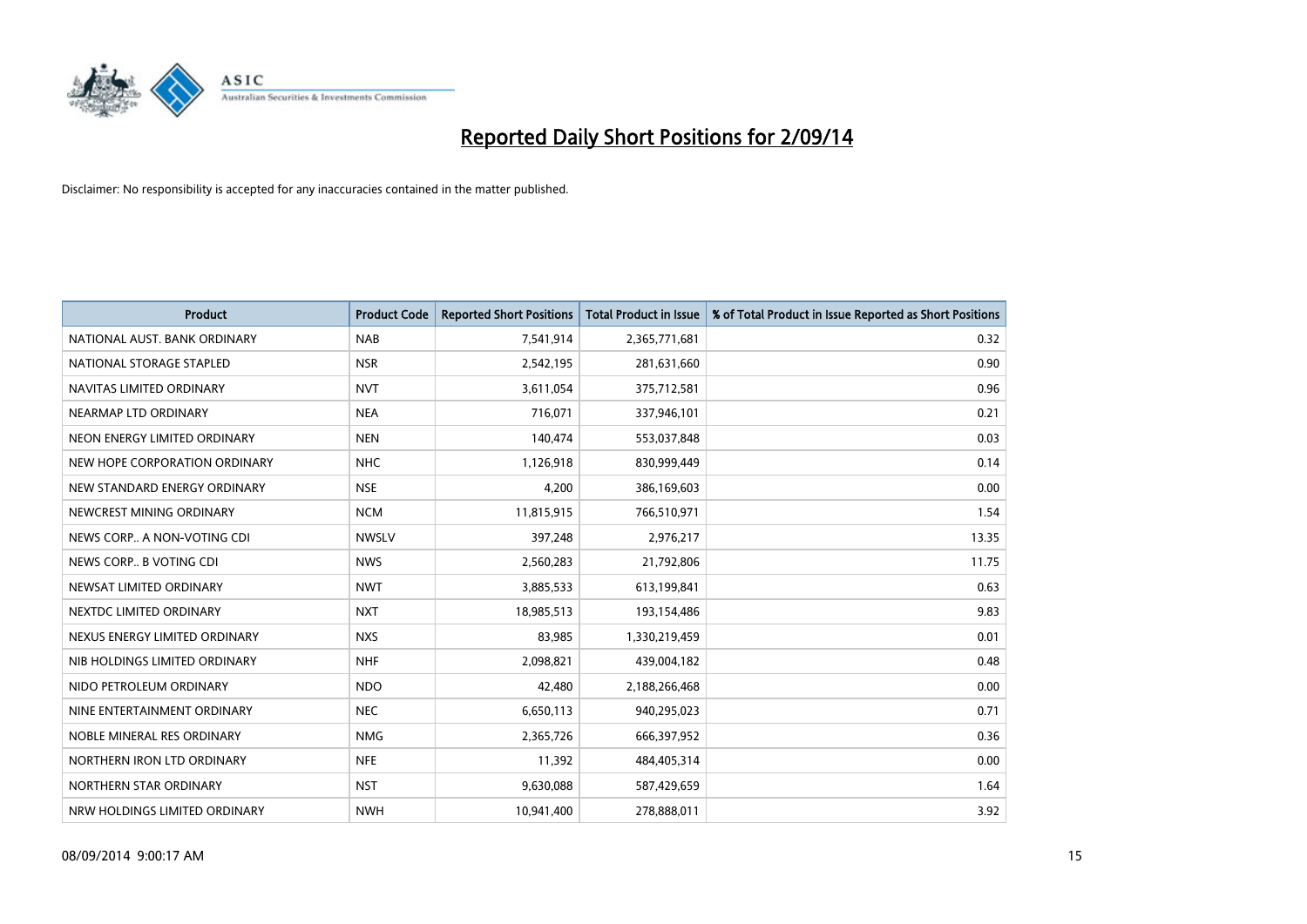

| <b>Product</b>                        | <b>Product Code</b> | <b>Reported Short Positions</b> | <b>Total Product in Issue</b> | % of Total Product in Issue Reported as Short Positions |
|---------------------------------------|---------------------|---------------------------------|-------------------------------|---------------------------------------------------------|
| NUFARM LIMITED ORDINARY               | <b>NUF</b>          | 18,370,253                      | 264,021,627                   | 6.96                                                    |
| NUPLEX INDUSTRIES ORDINARY            | <b>NPX</b>          | 1,000                           | 198,125,827                   | 0.00                                                    |
| OAKTON LIMITED ORDINARY               | <b>OKN</b>          | 289,900                         | 89,990,235                    | 0.32                                                    |
| OCEANAGOLD CORP. CHESS DEPOSITARY INT | <b>OGC</b>          | 1,657,909                       | 301,420,186                   | 0.55                                                    |
| OIL SEARCH LTD ORDINARY               | OSH                 | 4,826,226                       | 1,519,022,225                 | 0.32                                                    |
| OM HOLDINGS LIMITED ORDINARY          | <b>OMH</b>          | 58,082                          | 733,423,337                   | 0.01                                                    |
| ORICA LIMITED ORDINARY                | ORI                 | 13,370,300                      | 372,743,291                   | 3.59                                                    |
| ORIGIN ENERGY ORDINARY                | ORG                 | 10,559,386                      | 1,103,646,907                 | 0.96                                                    |
| OROCOBRE LIMITED ORDINARY             | <b>ORE</b>          | 2,171,489                       | 132,041,911                   | 1.64                                                    |
| ORORA LIMITED ORDINARY                | <b>ORA</b>          | 2,587,498                       | 1,206,684,923                 | 0.21                                                    |
| OROTONGROUP LIMITED ORDINARY          | ORL                 | 400,122                         | 40,880,902                    | 0.98                                                    |
| OZ MINERALS ORDINARY                  | OZL                 | 16,302,838                      | 303,470,022                   | 5.37                                                    |
| OZFOREX GROUP LTD ORDINARY            | <b>OFX</b>          | 10,151,963                      | 240,000,000                   | 4.23                                                    |
| <b>PACIFIC BRANDS ORDINARY</b>        | PBG                 | 32,459,346                      | 917,226,291                   | 3.54                                                    |
| PACT GROUP HLDGS LTD ORDINARY         | <b>PGH</b>          | 190,297                         | 294,097,961                   | 0.06                                                    |
| PALADIN ENERGY LTD ORDINARY           | <b>PDN</b>          | 98,224,031                      | 964, 367, 284                 | 10.19                                                   |
| PANAUST LIMITED ORDINARY              | <b>PNA</b>          | 131,501                         | 635,580,654                   | 0.02                                                    |
| PANORAMIC RESOURCES ORDINARY          | PAN                 | 153,027                         | 322,275,824                   | 0.05                                                    |
| PANTERRA GOLD LTD ORDINARY            | PGI                 | $\mathbf{1}$                    | 822,241,166                   | 0.00                                                    |
| PAPERLINX LIMITED ORDINARY            | <b>PPX</b>          | 44,675                          | 665,181,261                   | 0.01                                                    |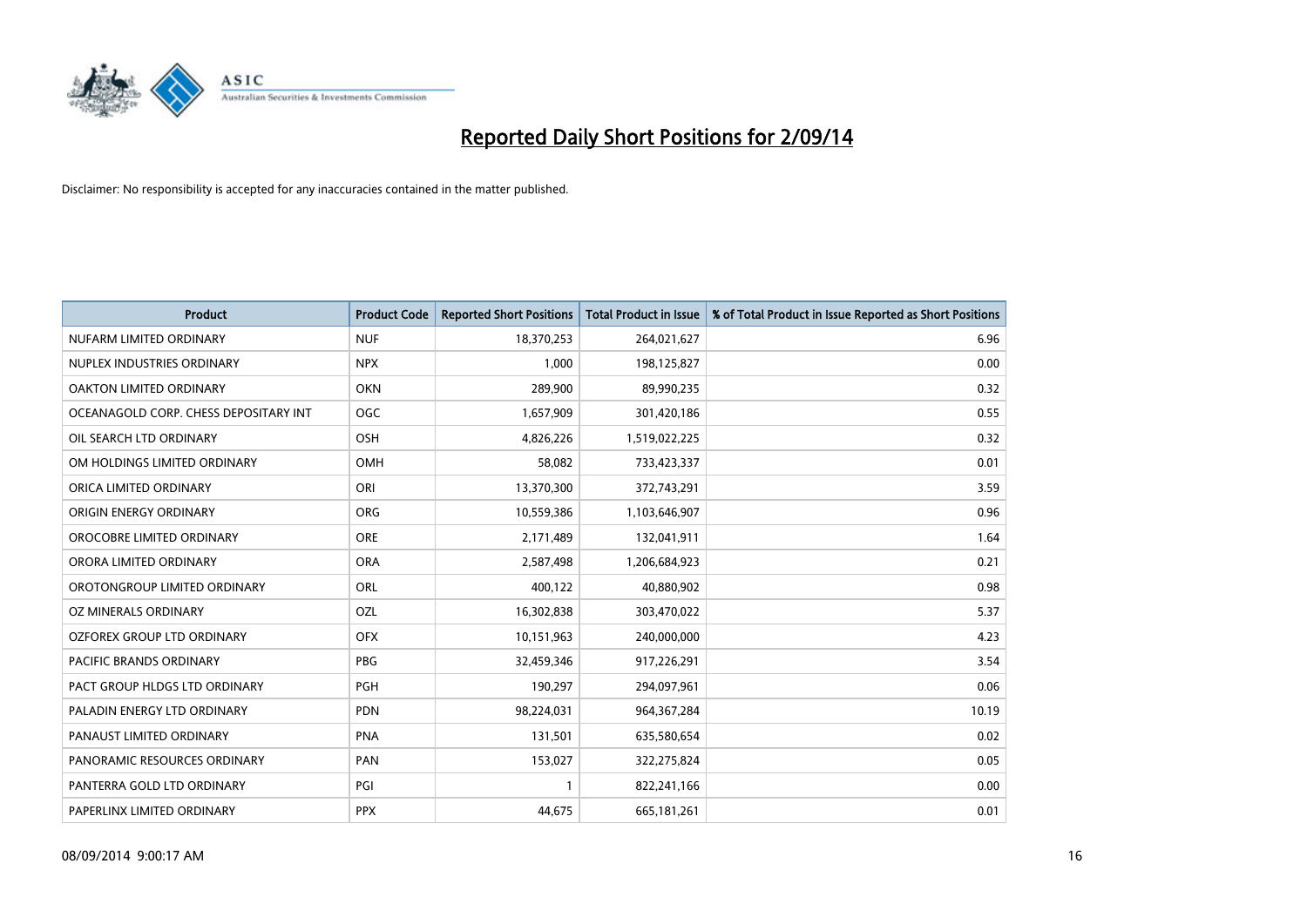

| <b>Product</b>                    | <b>Product Code</b> | <b>Reported Short Positions</b> | <b>Total Product in Issue</b> | % of Total Product in Issue Reported as Short Positions |
|-----------------------------------|---------------------|---------------------------------|-------------------------------|---------------------------------------------------------|
| PAPILLON RES LTD ORDINARY         | <b>PIR</b>          | 6,533,826                       | 352,044,210                   | 1.86                                                    |
| PATTIES FOODS LTD ORDINARY        | <b>PFL</b>          | 6,589                           | 139,144,338                   | 0.00                                                    |
| PEET LIMITED ORDINARY             | <b>PPC</b>          | 52,444                          | 433,389,348                   | 0.01                                                    |
| PENTAL LTD ORDINARY               | PTL                 | 500,000                         | 1,814,138,699                 | 0.03                                                    |
| PERPETUAL LIMITED ORDINARY        | <b>PPT</b>          | 1,086,101                       | 46,574,426                    | 2.33                                                    |
| PERSEUS MINING LTD ORDINARY       | PRU                 | 16,629,643                      | 526,656,401                   | 3.16                                                    |
| PHARMAXIS LTD ORDINARY            | <b>PXS</b>          | 8,777                           | 309,514,849                   | 0.00                                                    |
| PHOSPHAGENICS LTD. ORDINARY       | POH                 | 43,750                          | 1,261,965,957                 | 0.00                                                    |
| PLATINUM ASSET ORDINARY           | <b>PTM</b>          | 1,057,585                       | 580,336,142                   | 0.18                                                    |
| PLATINUM AUSTRALIA ORDINARY       | <b>PLA</b>          | 836,027                         | 504,968,043                   | 0.17                                                    |
| PRANA BIOTECHNOLOGY ORDINARY      | PBT                 | 507,042                         | 488,936,960                   | 0.10                                                    |
| PREMIER INVESTMENTS ORDINARY      | <b>PMV</b>          | 225,755                         | 155,714,874                   | 0.14                                                    |
| PRIMARY HEALTH CARE ORDINARY      | <b>PRY</b>          | 17,698,399                      | 505,659,944                   | 3.50                                                    |
| PRIME MEDIA GRP LTD ORDINARY      | PRT                 | 1,526,479                       | 366,330,303                   | 0.42                                                    |
| PROGRAMMED ORDINARY               | <b>PRG</b>          | 178,439                         | 118,644,974                   | 0.15                                                    |
| <b>QANTAS AIRWAYS ORDINARY</b>    | QAN                 | 64,756,321                      | 2,196,330,250                 | 2.95                                                    |
| OBE INSURANCE GROUP ORDINARY      | <b>OBE</b>          | 27,074,118                      | 1,341,959,131                 | 2.02                                                    |
| <b>QUBE HOLDINGS LTD ORDINARY</b> | QUB                 | 2,652,621                       | 1,051,172,929                 | 0.25                                                    |
| RAMELIUS RESOURCES ORDINARY       | <b>RMS</b>          | 734,071                         | 468,779,797                   | 0.16                                                    |
| RAMSAY HEALTH CARE ORDINARY       | <b>RHC</b>          | 1,567,083                       | 202,081,252                   | 0.78                                                    |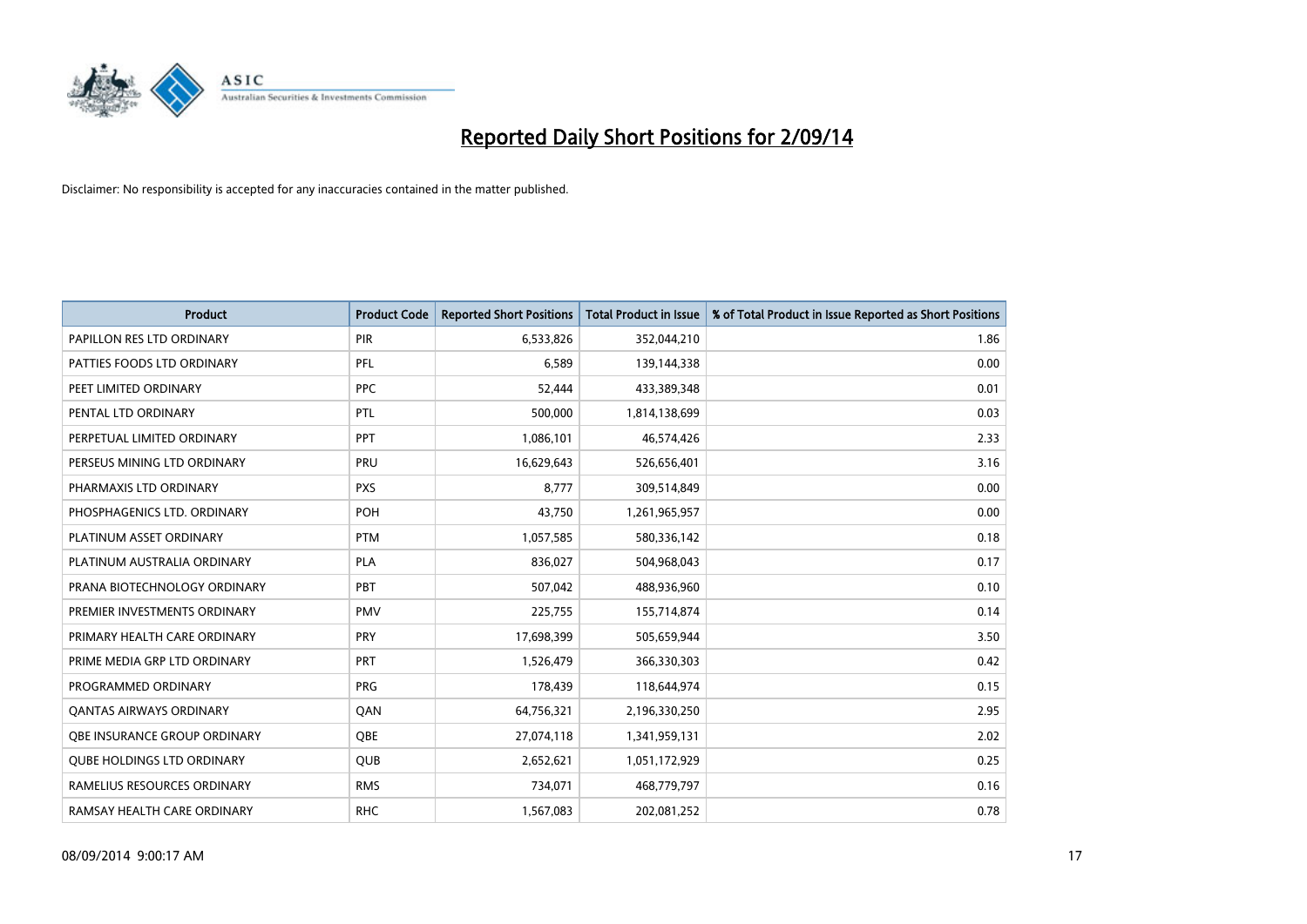

| <b>Product</b>                      | <b>Product Code</b> | <b>Reported Short Positions</b> | <b>Total Product in Issue</b> | % of Total Product in Issue Reported as Short Positions |
|-------------------------------------|---------------------|---------------------------------|-------------------------------|---------------------------------------------------------|
| <b>RCG CORPORATION LTD ORDINARY</b> | <b>RCG</b>          | 8.085                           | 263,808,625                   | 0.00                                                    |
| <b>RCR TOMLINSON ORDINARY</b>       | <b>RCR</b>          | 462,625                         | 137,779,238                   | 0.34                                                    |
| <b>REA GROUP ORDINARY</b>           | <b>REA</b>          | 1,548,718                       | 131,714,699                   | 1.18                                                    |
| RECALL HOLDINGS LTD ORDINARY        | <b>REC</b>          | 10,746,675                      | 312,903,583                   | 3.43                                                    |
| <b>RECKON LIMITED ORDINARY</b>      | <b>RKN</b>          | 1,465,240                       | 112,084,762                   | 1.31                                                    |
| <b>RED 5 LIMITED ORDINARY</b>       | <b>RED</b>          | 174,740                         | 759,451,008                   | 0.02                                                    |
| RED FORK ENERGY ORDINARY            | <b>RFE</b>          | 1,505,793                       | 501,051,719                   | 0.30                                                    |
| REDBANK ENERGY LTD ORDINARY         | AEJ                 | 13                              | 786,287                       | 0.00                                                    |
| REED RESOURCES LTD ORDINARY         | <b>RDR</b>          | 2,000                           | 499,453,895                   | 0.00                                                    |
| <b>REGIS RESOURCES ORDINARY</b>     | <b>RRL</b>          | 44,058,576                      | 499,744,095                   | 8.82                                                    |
| RESMED INC CDI 10:1                 | <b>RMD</b>          | 42,259,115                      | 1,403,045,440                 | 3.01                                                    |
| RESOLUTE MINING ORDINARY            | <b>RSG</b>          | 5,988,096                       | 641,189,223                   | 0.93                                                    |
| <b>RESOURCE GENERATION ORDINARY</b> | <b>RES</b>          | 1,220                           | 581,380,338                   | 0.00                                                    |
| <b>RETAIL FOOD GROUP ORDINARY</b>   | <b>RFG</b>          | 10,656,531                      | 144,878,508                   | 7.36                                                    |
| REX MINERALS LIMITED ORDINARY       | <b>RXM</b>          | 615,672                         | 220,519,784                   | 0.28                                                    |
| <b>RIDLEY CORPORATION ORDINARY</b>  | <b>RIC</b>          | 23,280                          | 307,817,071                   | 0.01                                                    |
| RIO TINTO LIMITED ORDINARY          | <b>RIO</b>          | 4,191,672                       | 435,758,720                   | 0.96                                                    |
| ROBUST RESOURCES ORDINARY           | <b>ROL</b>          | 1                               | 195,369,627                   | 0.00                                                    |
| ROC OIL COMPANY ORDINARY            | <b>ROC</b>          | 458,803                         | 687,618,400                   | 0.07                                                    |
| ROYAL WOLF HOLDINGS ORDINARY        | <b>RWH</b>          | 209,381                         | 100,387,052                   | 0.21                                                    |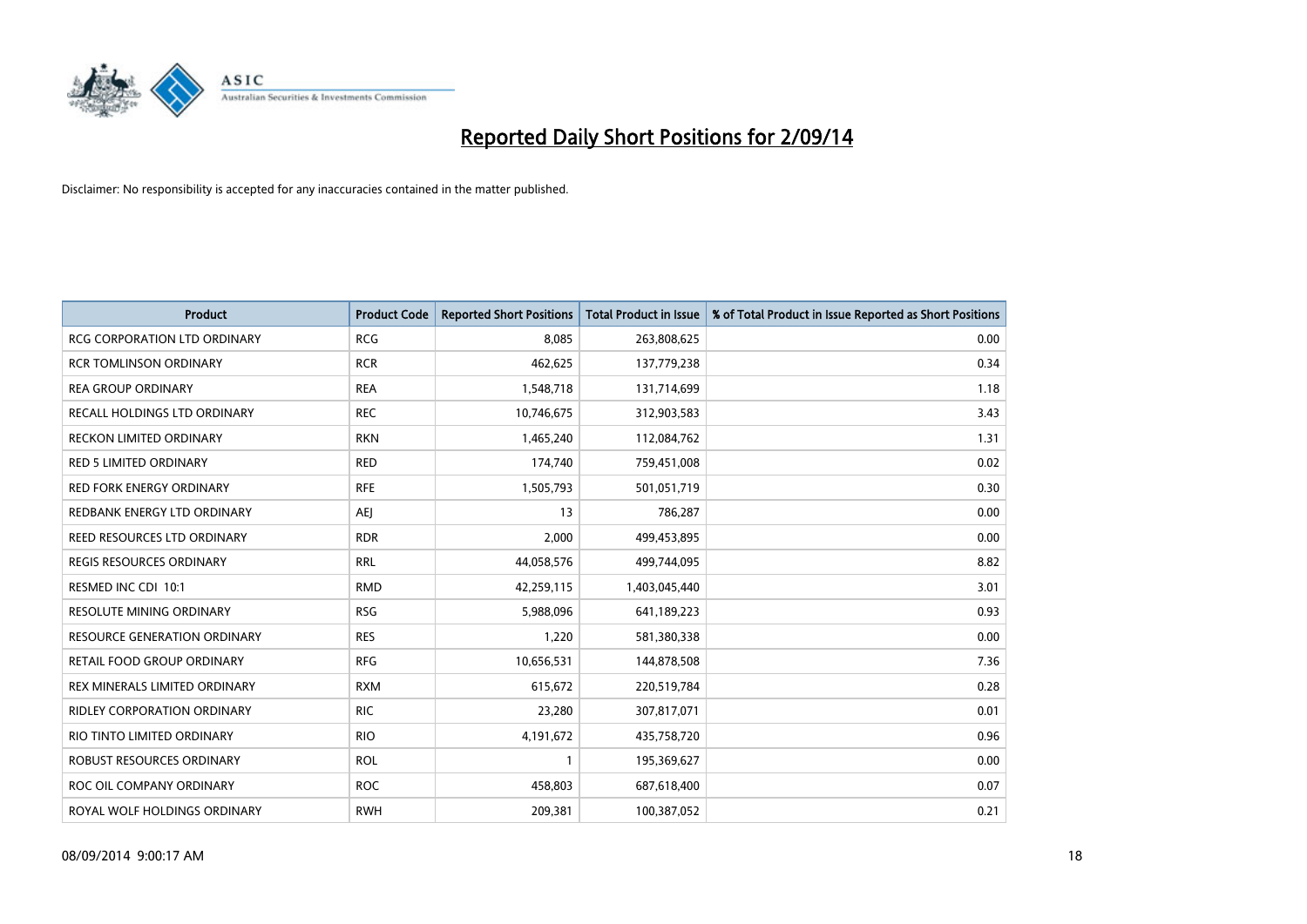

| <b>Product</b>                        | <b>Product Code</b> | <b>Reported Short Positions</b> | <b>Total Product in Issue</b> | % of Total Product in Issue Reported as Short Positions |
|---------------------------------------|---------------------|---------------------------------|-------------------------------|---------------------------------------------------------|
| RUBIK FINANCIAL LTD, ORDINARY         | <b>RFL</b>          | 30,365                          | 340,999,914                   | 0.01                                                    |
| <b>RURALCO HOLDINGS ORDINARY</b>      | <b>RHL</b>          | 3,658                           | 77,291,069                    | 0.00                                                    |
| SAI GLOBAL LIMITED ORDINARY           | SAI                 | 272,106                         | 210,918,332                   | 0.13                                                    |
| SALMAT LIMITED ORDINARY               | <b>SLM</b>          | 99,575                          | 159,812,799                   | 0.06                                                    |
| SAMSON OIL & GAS LTD ORDINARY         | SSN                 | 19,346,960                      | 2,837,756,933                 | 0.68                                                    |
| SANDFIRE RESOURCES ORDINARY           | <b>SFR</b>          | 2,147,447                       | 155,640,968                   | 1.38                                                    |
| <b>SANTOS LTD ORDINARY</b>            | <b>STO</b>          | 11,032,208                      | 976,735,740                   | 1.13                                                    |
| SARACEN MINERAL ORDINARY              | SAR                 | 941,430                         | 792,784,738                   | 0.12                                                    |
| SCA PROPERTY GROUP STAPLED SECURITIES | <b>SCP</b>          | 29,786,330                      | 648,628,320                   | 4.59                                                    |
| <b>SCENTRE GRP STAPLED</b>            | SCG                 | 16,591,981                      | 5,324,296,678                 | 0.31                                                    |
| SEDGMAN LIMITED ORDINARY              | SDM                 | 1,593,668                       | 227,059,277                   | 0.70                                                    |
| SEEK LIMITED ORDINARY                 | <b>SEK</b>          | 10,924,574                      | 340,459,756                   | 3.21                                                    |
| SELECT HARVESTS ORDINARY              | <b>SHV</b>          | 997,166                         | 66,699,341                    | 1.50                                                    |
| SENEX ENERGY LIMITED ORDINARY         | <b>SXY</b>          | 17,582,314                      | 1,148,128,941                 | 1.53                                                    |
| SERVCORP LIMITED ORDINARY             | SRV                 | 1,775                           | 98,432,275                    | 0.00                                                    |
| SERVICE STREAM ORDINARY               | <b>SSM</b>          | 30                              | 386,389,873                   | 0.00                                                    |
| SEVEN GROUP HOLDINGS ORDINARY         | <b>SVW</b>          | 282,139                         | 302,691,886                   | 0.09                                                    |
| SEVEN WEST MEDIA LTD ORDINARY         | <b>SWM</b>          | 6,291,039                       | 999,160,872                   | 0.63                                                    |
| SIGMA PHARMACEUTICAL ORDINARY         | <b>SIP</b>          | 17,456,860                      | 1,108,086,575                 | 1.58                                                    |
| SILEX SYSTEMS ORDINARY                | <b>SLX</b>          | 7,216,581                       | 170,467,339                   | 4.23                                                    |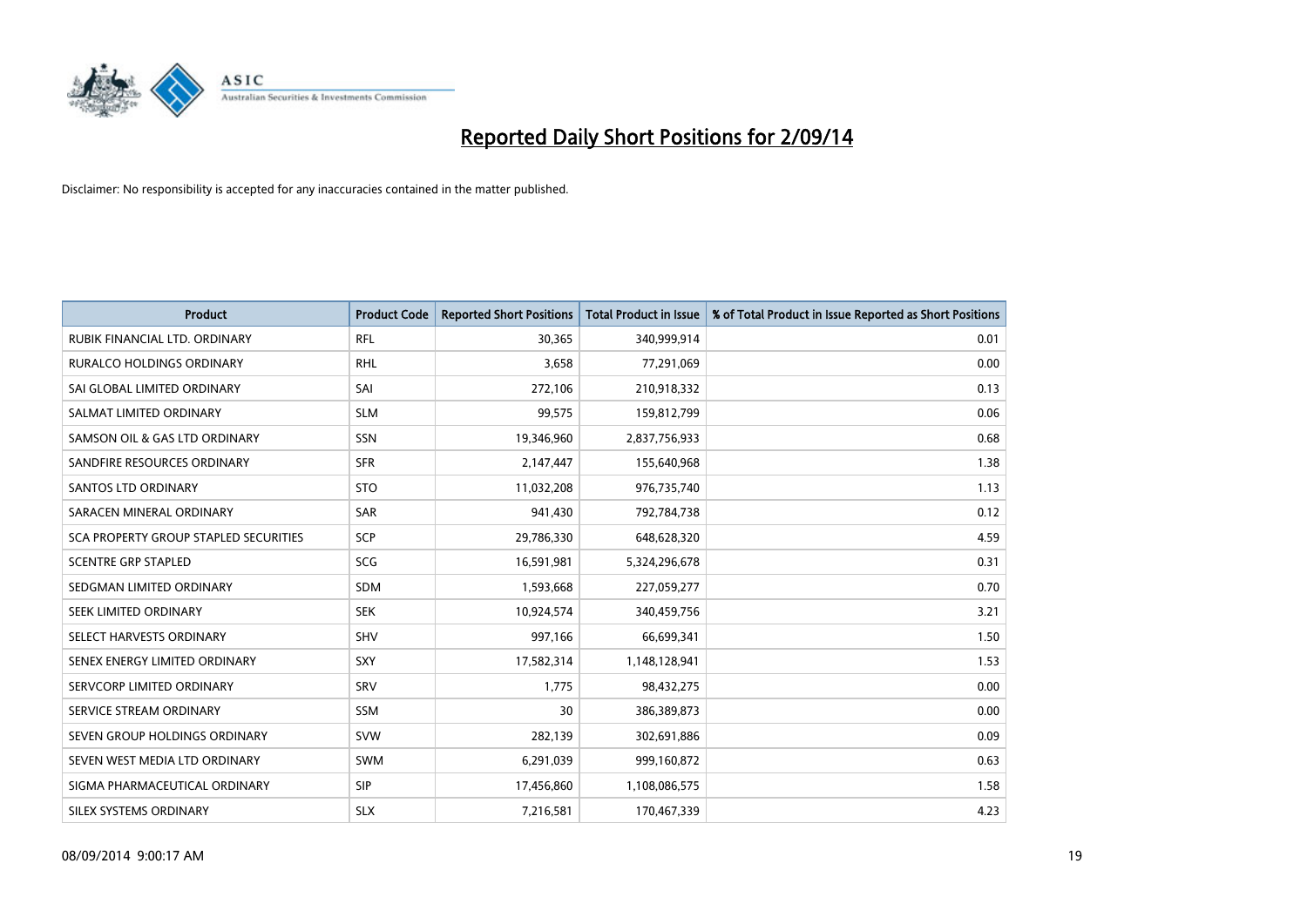

| <b>Product</b>                           | <b>Product Code</b> | <b>Reported Short Positions</b> | <b>Total Product in Issue</b> | % of Total Product in Issue Reported as Short Positions |
|------------------------------------------|---------------------|---------------------------------|-------------------------------|---------------------------------------------------------|
| SILVER CHEF LIMITED ORDINARY             | SIV                 | 70,065                          | 29,469,492                    | 0.24                                                    |
| SILVER LAKE RESOURCE ORDINARY            | <b>SLR</b>          | 8,320,242                       | 503,233,971                   | 1.65                                                    |
| SIMS METAL MGMT LTD ORDINARY             | SGM                 | 5,799,240                       | 204,605,159                   | 2.83                                                    |
| SINGAPORE TELECOMM. CHESS DEPOSITARY INT | SGT                 | 3,501,765                       | 117,328,705                   | 2.98                                                    |
| SINO GAS ENERGY ORDINARY                 | <b>SEH</b>          | 8,550,970                       | 1,541,422,358                 | 0.55                                                    |
| SIRIUS RESOURCES NL ORDINARY             | <b>SIR</b>          | 10,287,684                      | 340,888,269                   | 3.02                                                    |
| SIRTEX MEDICAL ORDINARY                  | <b>SRX</b>          | 120,343                         | 56,494,365                    | 0.21                                                    |
| SKILLED GROUP LTD ORDINARY               | <b>SKE</b>          | 1,064,732                       | 235,415,953                   | 0.45                                                    |
| <b>SKY NETWORK ORDINARY</b>              | <b>SKT</b>          | 79,934                          | 389,139,785                   | 0.02                                                    |
| SKYCITY ENT GRP LTD ORDINARY             | <b>SKC</b>          | 7,142,400                       | 582,088,094                   | 1.23                                                    |
| <b>SLATER &amp; GORDON ORDINARY</b>      | SGH                 | 1,505,784                       | 204,338,625                   | 0.74                                                    |
| SMS MANAGEMENT, ORDINARY                 | SMX                 | 2,144,639                       | 69,394,537                    | 3.09                                                    |
| SONIC HEALTHCARE ORDINARY                | SHL                 | 3,309,157                       | 400,811,556                   | 0.83                                                    |
| SOUL PATTINSON (W.H) ORDINARY            | SOL                 | 16,576                          | 239,395,320                   | 0.01                                                    |
| SP AUSNET STAPLED SECURITIES             | <b>SPN</b>          | 810,405                         | 3,425,244,162                 | 0.02                                                    |
| SPARK INFRASTRUCTURE STAPLED US PROHIBT. | SKI                 | 14,401,685                      | 1,466,360,128                 | 0.98                                                    |
| SPARK NEW ZEALAND ORDINARY               | <b>SPK</b>          | 7,728,781                       | 1,828,530,844                 | 0.42                                                    |
| SPDR 200 FUND ETF UNITS                  | <b>STW</b>          | 43,473                          | 46,146,865                    | 0.09                                                    |
| SPECIALTY FASHION ORDINARY               | <b>SFH</b>          | 1,802                           | 192,236,121                   | 0.00                                                    |
| SPOTLESS GRP HLD LTD ORDINARY            | <b>SPO</b>          | 23,842,205                      | 1,098,290,178                 | 2.17                                                    |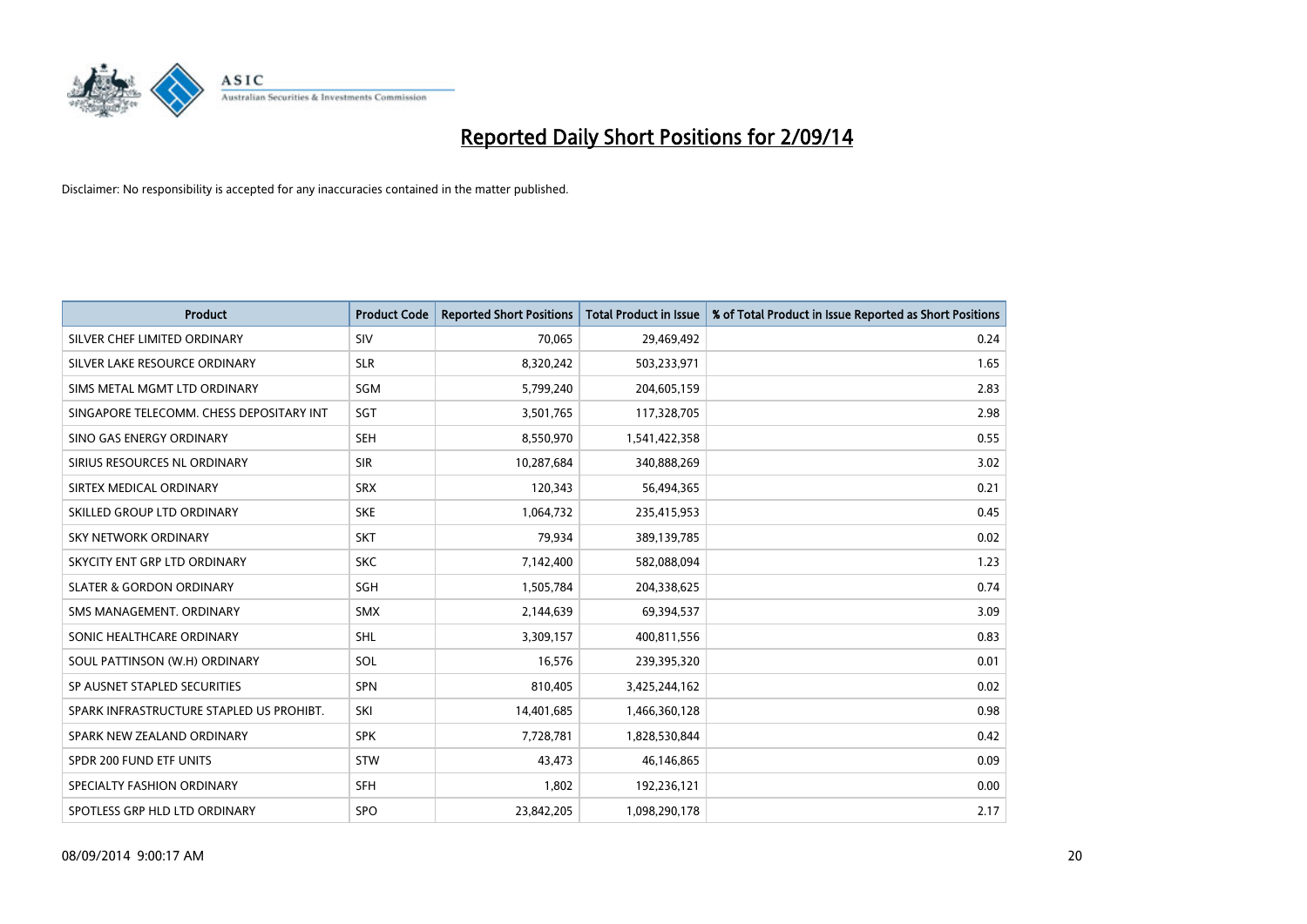

| <b>Product</b>                     | <b>Product Code</b> | <b>Reported Short Positions</b> | <b>Total Product in Issue</b> | % of Total Product in Issue Reported as Short Positions |
|------------------------------------|---------------------|---------------------------------|-------------------------------|---------------------------------------------------------|
| ST BARBARA LIMITED ORDINARY        | <b>SBM</b>          | 14,030,334                      | 488,074,077                   | 2.87                                                    |
| STARPHARMA HOLDINGS ORDINARY       | SPL                 | 14,413,003                      | 285,109,680                   | 5.06                                                    |
| STEADFAST GROUP LTD ORDINARY       | <b>SDF</b>          | 6,200,569                       | 501,638,307                   | 1.24                                                    |
| STH CRS ELECT ENGNR ORDINARY       | <b>SXE</b>          | 13,433                          | 161,523,130                   | 0.01                                                    |
| STHN CROSS MEDIA ORDINARY          | SXL                 | 32,297,439                      | 705,246,986                   | 4.58                                                    |
| STOCKLAND UNITS/ORD STAPLED        | SGP                 | 3,845,801                       | 2,326,978,560                 | 0.17                                                    |
| STRAITS RES LTD. ORDINARY          | <b>SRQ</b>          | 28,747                          | 1,217,730,293                 | 0.00                                                    |
| STRIKE ENERGY LTD ORDINARY         | <b>STX</b>          | 4,000                           | 833,330,946                   | 0.00                                                    |
| <b>STW COMMUNICATIONS ORDINARY</b> | SGN                 | 1,994,370                       | 403,828,512                   | 0.49                                                    |
| SUNCORP GROUP LTD ORDINARY         | <b>SUN</b>          | 10,863,613                      | 1,286,600,980                 | 0.84                                                    |
| SUNDANCE ENERGY ORDINARY           | <b>SEA</b>          | 2,565,402                       | 548,714,663                   | 0.47                                                    |
| SUNDANCE RESOURCES ORDINARY        | SDL                 | 73,391,609                      | 3,082,028,456                 | 2.38                                                    |
| SUNLAND GROUP LTD ORDINARY         | <b>SDG</b>          | 1,010,874                       | 181,710,087                   | 0.56                                                    |
| SUPER RET REP LTD ORDINARY         | <b>SUL</b>          | 5,969,232                       | 196,731,620                   | 3.03                                                    |
| SYD AIRPORT STAPLED US PROHIBIT.   | <b>SYD</b>          | 25,716,679                      | 2,216,216,041                 | 1.16                                                    |
| SYRAH RESOURCES ORDINARY           | <b>SYR</b>          | 80,768                          | 163,470,076                   | 0.05                                                    |
| TABCORP HOLDINGS LTD ORDINARY      | <b>TAH</b>          | 14,914,626                      | 762,954,019                   | 1.95                                                    |
| TAP OIL LIMITED ORDINARY           | <b>TAP</b>          | 8,184                           | 243,150,627                   | 0.00                                                    |
| TASSAL GROUP LIMITED ORDINARY      | <b>TGR</b>          | 202,092                         | 146,897,115                   | 0.14                                                    |
| TATTS GROUP LTD ORDINARY           | <b>TTS</b>          | 50,925,187                      | 1,434,790,447                 | 3.55                                                    |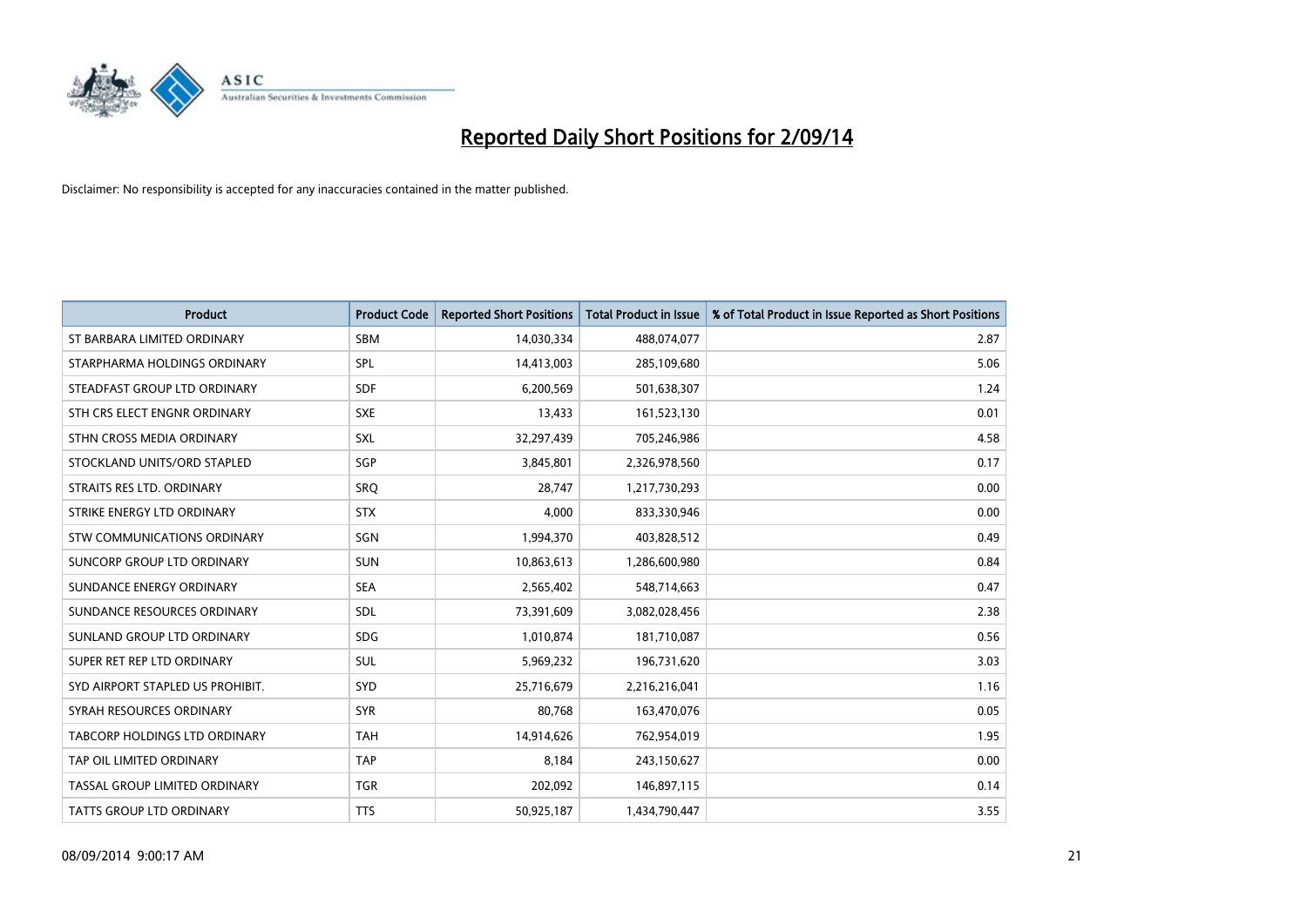

| <b>Product</b>                       | <b>Product Code</b> | <b>Reported Short Positions</b> | <b>Total Product in Issue</b> | % of Total Product in Issue Reported as Short Positions |
|--------------------------------------|---------------------|---------------------------------|-------------------------------|---------------------------------------------------------|
| <b>TELSTRA CORPORATION, ORDINARY</b> | <b>TLS</b>          | 47,902,827                      | 12,443,074,357                | 0.38                                                    |
| TEN NETWORK HOLDINGS ORDINARY        | <b>TEN</b>          | 139,687,880                     | 2,630,984,596                 | 5.31                                                    |
| TERANGA GOLD CORP CDI 1:1            | TGZ                 | 73,390                          | 79,354,621                    | 0.09                                                    |
| TFS CORPORATION LTD ORDINARY         | <b>TFC</b>          | 19,458                          | 324,157,408                   | 0.01                                                    |
| THE PAS GROUP LTD ORDINARY           | <b>PGR</b>          | 609,390                         | 136,690,860                   | 0.45                                                    |
| THE REJECT SHOP ORDINARY             | <b>TRS</b>          | 2,896,437                       | 28,844,648                    | 10.04                                                   |
| <b>TIGER RESOURCES ORDINARY</b>      | <b>TGS</b>          | 6,916,840                       | 898,784,227                   | 0.77                                                    |
| TOLL HOLDINGS LTD ORDINARY           | <b>TOL</b>          | 27,633,390                      | 717,133,875                   | 3.85                                                    |
| TOX FREE SOLUTIONS ORDINARY          | <b>TOX</b>          | 3,364,780                       | 133,752,359                   | 2.52                                                    |
| TPG TELECOM LIMITED ORDINARY         | <b>TPM</b>          | 10,160,047                      | 793,808,141                   | 1.28                                                    |
| <b>TRADE ME GROUP ORDINARY</b>       | <b>TME</b>          | 4,645,488                       | 396,584,956                   | 1.17                                                    |
| <b>TRANSFIELD SERVICES ORDINARY</b>  | <b>TSE</b>          | 7,688,305                       | 512,457,716                   | 1.50                                                    |
| TRANSPACIFIC INDUST, ORDINARY        | <b>TPI</b>          | 7,060,191                       | 1,579,648,778                 | 0.45                                                    |
| TRANSURBAN GROUP TRIPLE STAPLED SEC. | <b>TCL</b>          | 4,127,843                       | 1,905,959,897                 | 0.22                                                    |
| <b>TREASURY GROUP ORDINARY</b>       | <b>TRG</b>          | 31,831                          | 23,697,498                    | 0.13                                                    |
| TREASURY WINE ESTATE ORDINARY        | <b>TWE</b>          | 6,395,359                       | 651,087,498                   | 0.98                                                    |
| TROY RESOURCES LTD ORDINARY          | <b>TRY</b>          | 1,347,529                       | 195,096,457                   | 0.69                                                    |
| <b>TZ LIMITED ORDINARY</b>           | <b>TZL</b>          | 5,403,454                       | 384,874,293                   | 1.40                                                    |
| UGL LIMITED ORDINARY                 | UGL                 | 13,477,982                      | 166,511,240                   | 8.09                                                    |
| UNILIFE CORPORATION CDI 6:1          | <b>UNS</b>          | 108,562                         | 268,559,046                   | 0.04                                                    |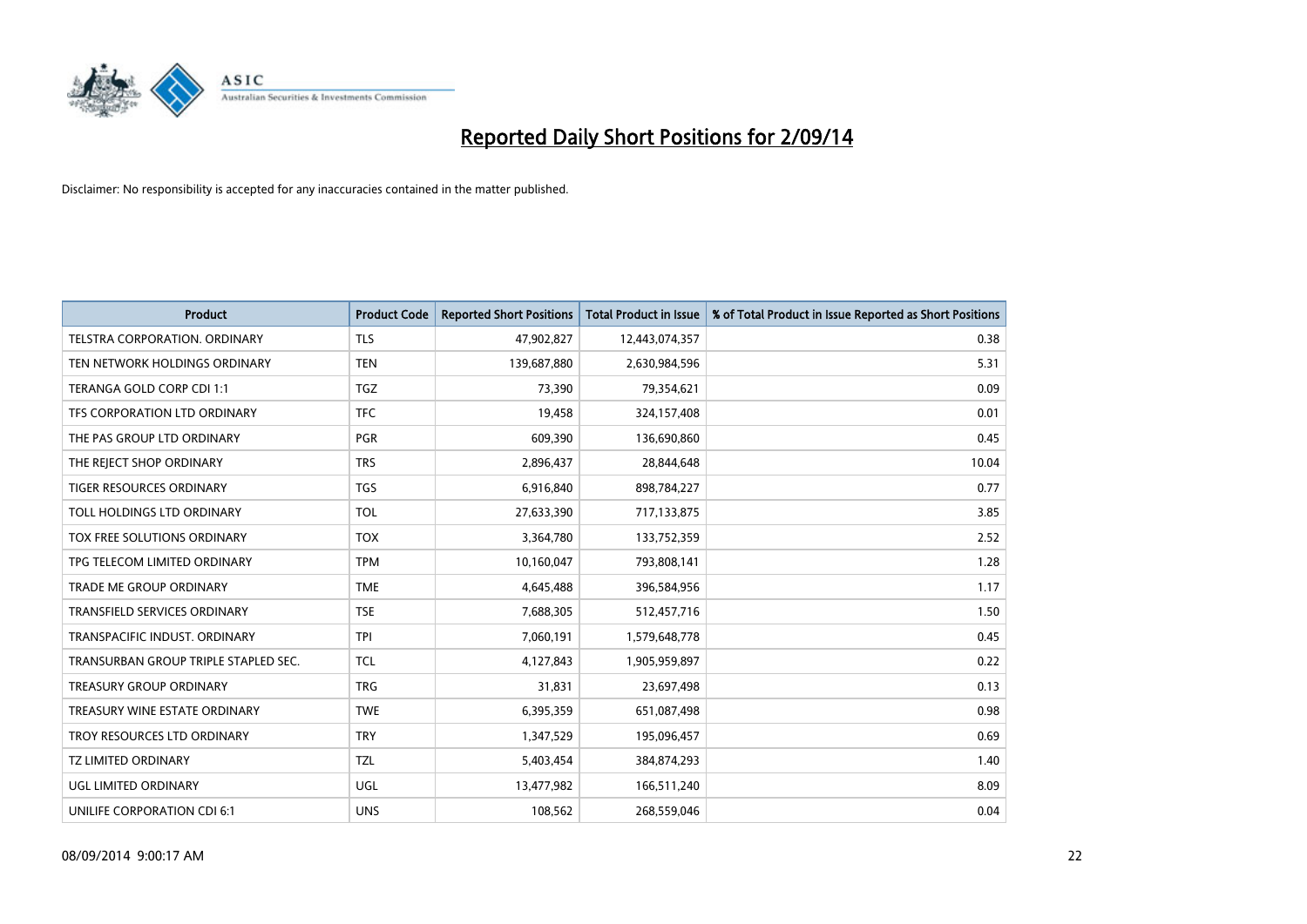

| <b>Product</b>                       | <b>Product Code</b> | <b>Reported Short Positions</b> | <b>Total Product in Issue</b> | % of Total Product in Issue Reported as Short Positions |
|--------------------------------------|---------------------|---------------------------------|-------------------------------|---------------------------------------------------------|
| <b>UXC LIMITED ORDINARY</b>          | <b>UXC</b>          | 2,384,268                       | 322,477,434                   | 0.74                                                    |
| <b>VEDA GROUP LTD ORDINARY</b>       | <b>VED</b>          | 14,455,947                      | 842,055,406                   | 1.72                                                    |
| VILLA WORLD LTD. ORDINARY            | <b>VLW</b>          | 40,033                          | 93,663,800                    | 0.04                                                    |
| <b>VILLAGE ROADSHOW LTD ORDINARY</b> | <b>VRL</b>          | 728,302                         | 159,504,142                   | 0.46                                                    |
| <b>VIRGIN AUS HLDG LTD ORDINARY</b>  | <b>VAH</b>          | 31,534,019                      | 3,514,825,734                 | 0.90                                                    |
| <b>VIRTUS HEALTH LTD ORDINARY</b>    | <b>VRT</b>          | 4,514,365                       | 79,722,678                    | 5.66                                                    |
| <b>VOCATION LTD ORDINARY</b>         | <b>VET</b>          | 13,801,192                      | 202,899,894                   | 6.80                                                    |
| <b>VOCUS COMMS LTD ORDINARY</b>      | <b>VOC</b>          | 43,320                          | 94,609,834                    | 0.05                                                    |
| WARRNAMBOOL CHEESE ORDINARY          | <b>WCB</b>          | 19                              | 56,098,797                    | 0.00                                                    |
| <b>WATPAC LIMITED ORDINARY</b>       | <b>WTP</b>          | 2,491                           | 186,489,922                   | 0.00                                                    |
| WEBJET LIMITED ORDINARY              | <b>WEB</b>          | 1,547,330                       | 79,397,959                    | 1.95                                                    |
| <b>WESFARMERS LIMITED ORDINARY</b>   | <b>WES</b>          | 5,881,766                       | 1,143,274,951                 | 0.51                                                    |
| WESTERN AREAS LTD ORDINARY           | <b>WSA</b>          | 14,121,587                      | 232,580,131                   | 6.07                                                    |
| WESTERN DESERT RES. ORDINARY         | <b>WDR</b>          | 6,472,803                       | 620,049,919                   | 1.04                                                    |
| WESTERN DESERT RES. RIGHTS 31-MAR-14 | <b>WDRR</b>         | 17,835                          | 120,009,662                   | 0.01                                                    |
| WESTFIELD CORP STAPLED               | WFD                 | 2,604,502                       | 2,078,089,686                 | 0.13                                                    |
| WESTFIELD GROUP ORD/UNIT STAPLED SEC | <b>WDC</b>          | 1,639,762                       | 2,078,089,686                 | 0.08                                                    |
| <b>WESTPAC BANKING CORP ORDINARY</b> | <b>WBC</b>          | 20,098,069                      | 3,109,048,309                 | 0.65                                                    |
| WHITE ENERGY COMPANY ORDINARY        | <b>WEC</b>          | 31,950                          | 328,374,494                   | 0.01                                                    |
| WHITEHAVEN COAL ORDINARY             | <b>WHC</b>          | 79,676,097                      | 1,025,760,027                 | 7.77                                                    |